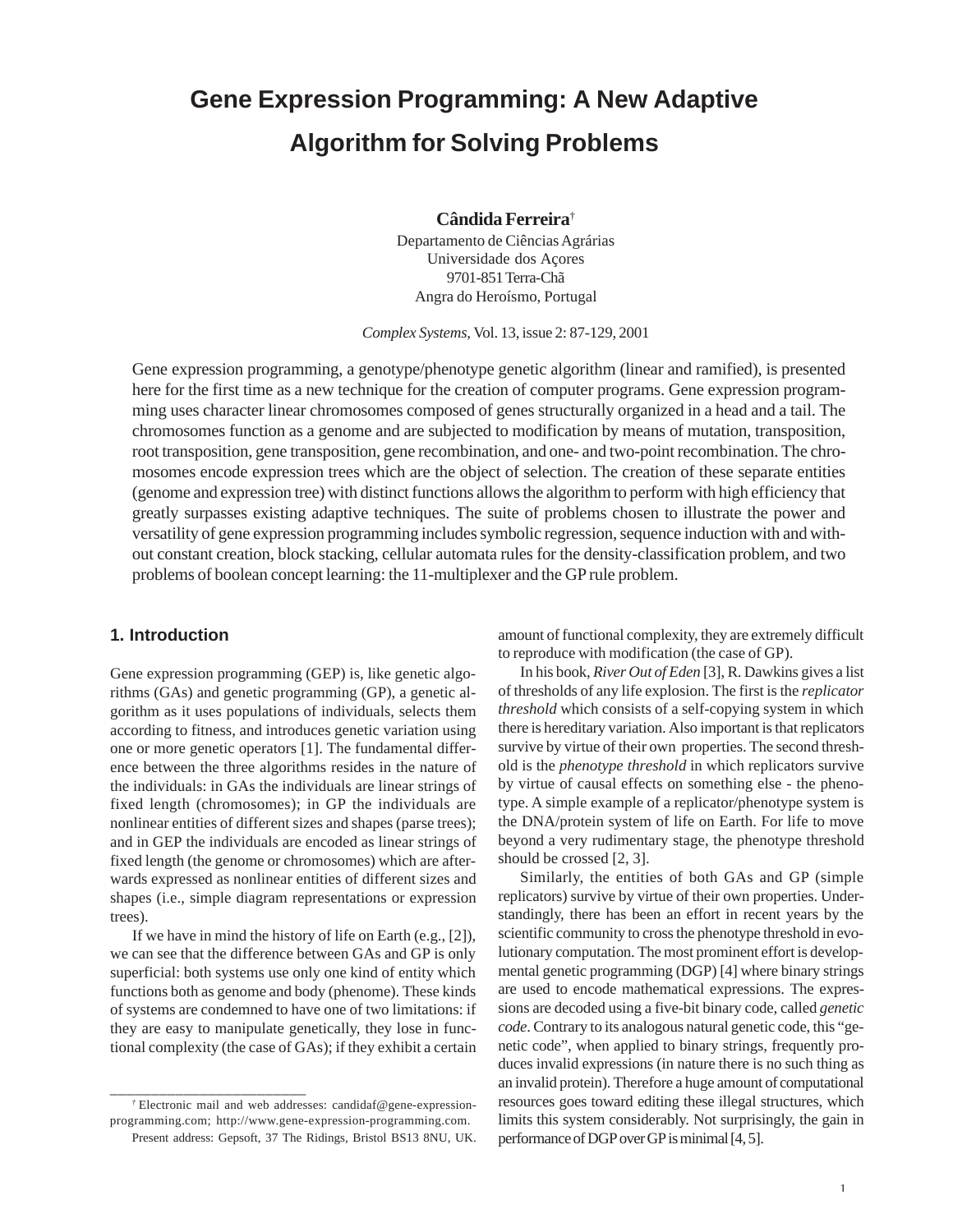The interplay of chromosomes (replicators) and expression trees (phenotype) in GEP implies an unequivocal translation system for translating the language of chromosomes into the language of expression trees (ETs). The structural organization of GEP chromosomes presented in this work allows a truly functional genotype/phenotype relationship, as any modification made in the genome always results in syntactically correct ETs or programs. Indeed, the varied set of genetic operators developed to introduce genetic diversity in GEP populations always produces valid ETs. Thus, GEP is an artificial life system, well established beyond the replicator threshold, capable of adaptation and evolution.

The advantages of a system like GEP are clear from nature, but the most important should be emphasized. First, the chromosomes are simple entities: linear, compact, relatively small, easy to manipulate genetically (replicate, mutate, recombine, transpose, etc.). Second, the ETs are exclusively the expression of their respective chromosomes; they are the entities upon which selection acts and, according to fitness, they are selected to reproduce with modification. During reproduction it is the chromosomes of the individuals, not the ETs, which are reproduced with modification and transmitted to the next generation.

On account of these characteristics, GEP is extremely versatile and greatly surpasses the existing evolutionary techniques. Indeed, in the most complex problem presented in this work, the evolution of cellular automata rules for the density-classification task, GEP surpasses GP by more than four orders of magnitude.

The present work shows the structural and functional organization of GEP chromosomes; how the language of the chromosomes is translated into the language of the ETs; how the chromosomes function as genotype and the ETs as phenotype; and how an individual program is created, matured, and reproduced, leaving offspring with new properties, thus, capable of adaptation. The paper proceeds with a detailed description of GEP and the illustration of this technique with six examples chosen from different fields.

## **2. An overview of gene expression algorithms**

The flowchart of a gene expression algorithm (GEA) is shown in Figure 1. The process begins with the random generation of the chromosomes of the initial population. Then the chromosomes are expressed and the fitness of each individual is evaluated. The individuals are then selected according to fitness to reproduce with modification, leaving progeny with new traits. The individuals of this new generation are, in their turn, subjected to the same developmental process: expression of the genomes, confrontation of the selection environment, and reproduction with modification. The process is repeated for a certain number of generations or until a solution has been found.

Note that reproduction includes not only replication but also the action of genetic operators capable of creating genetic diversity. During replication, the genome is copied and transmitted to the next generation. Obviously, replication



**Figure 1.** The flowchart of a gene expression algorithm.

alone cannot introduce variation: only with the action of the remaining operators is genetic variation introduced into the population. These operators randomly select the chromosomes to be modified. Thus, in GEP, a chromosome might be modified by one or several operators at a time or not be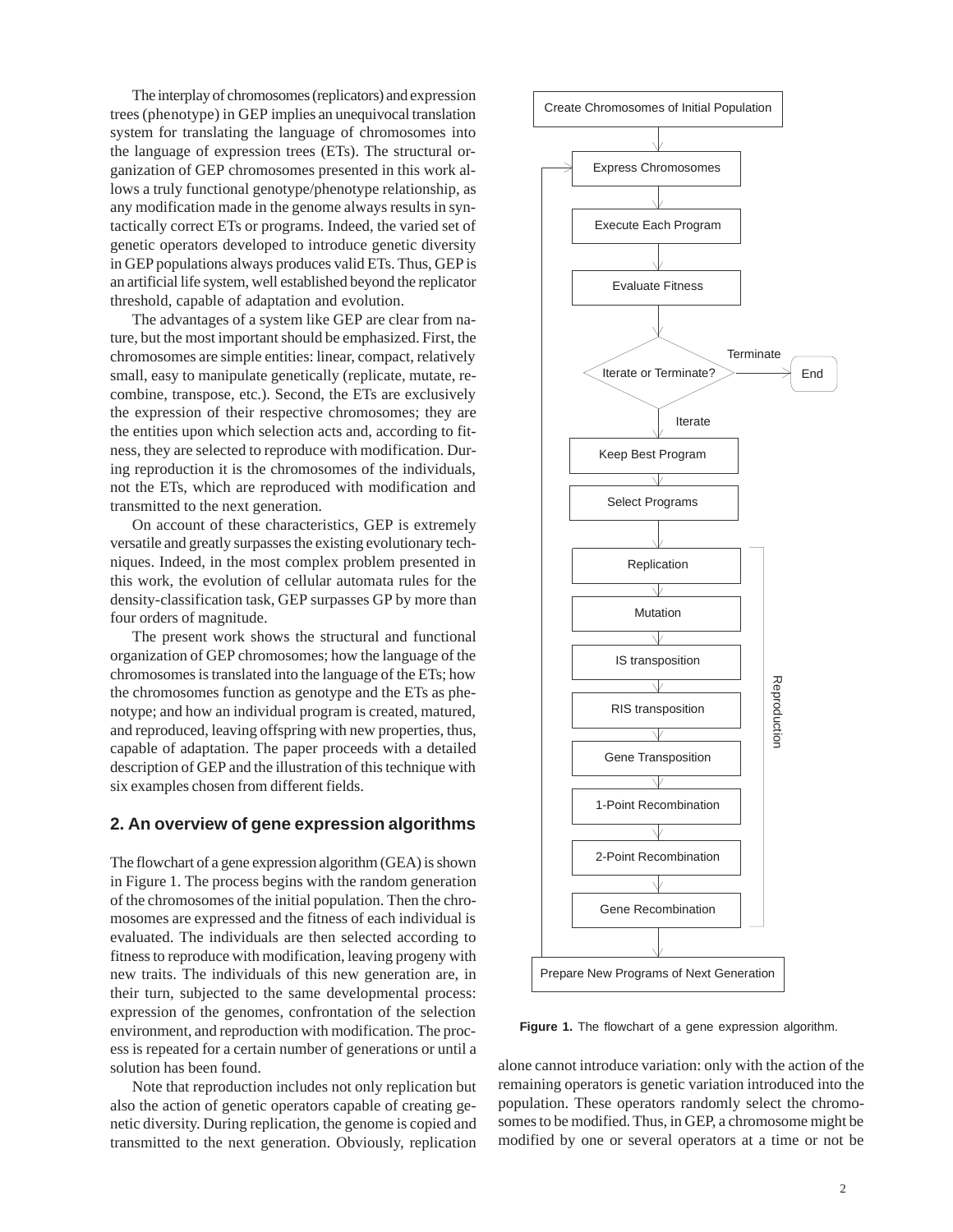modified at all. The details of the implementation of GEP operators are shown in section 5.

# **3. The genome of gene expression programming individuals**

In GEP, the genome or chromosome consists of a linear, symbolic string of fixed length composed of one or more genes. It will be shown that despite their fixed length, GEP chromosomes can code ETs with different sizes and shapes.

## *3.1. Open reading frames and genes*

The structural organization of GEP genes is better understood in terms of open reading frames (ORFs). In biology, an ORF, or coding sequence of a gene, begins with the "start" codon, continues with the amino acid codons, and ends at a termination codon. However, a gene is more than the respective ORF, with sequences upstream from the start codon and sequences downstream from the stop codon. Although in GEP the start site is always the first position of a gene, the termination point does not always coincide with the last position of a gene. It is common for GEP genes to have noncoding regions downstream from the termination point. (For now we will not consider these noncoding regions, because they do not interfere with the product of expression.)

Consider, for example, the algebraic expression:

$$
\sqrt{(a+b)\times (c-d)},\tag{3.1}
$$

which can also be represented as a diagram or ET:



where "Q" represents the square root function. This kind of diagram representation is in fact the phenotype of GEP individuals, being the genotype easily inferred from the phenotype as follows:

$$
01234567
$$
  
Q<sup>\*</sup> + -abcd (3.2)

which is the straightforward reading of the ET from left to right and from top to bottom. Expression (3.2) is an ORF, starting at "Q" (position 0) and terminating at "d" (position 7). These ORFs were named K-expressions (from the Karva language, the name I chose for the language of GEP). Note that this ordering differs from both the postfix and prefix expressions used in different GP implementations with arrays or stacks [6].

The inverse process, that is, the translation of a K-expression into an ET, is also very simple. Consider the following K-expression:

$$
01234567890
$$
  
Q\*+\*a\*Qaab

The start position (position 0) in the ORF corresponds to the root of the ET. Then, below each function are attached as many branches as there are arguments to that function. The assemblage is complete when a baseline composed only of terminals (the variables or constants used in a problem) is formed. In this case, the following ET is formed:



Looking only at the structure of GEP ORFs, it is difficult or even impossible to see the advantages of such a representation, except perhaps for its simplicity and elegance. However, when ORFs are analyzed in the context of a gene, the advantages of such representation become obvious. As stated previously, GEP chromosomes have fixed length and are composed of one or more genes of equal length. Therefore the length of a gene is also fixed. Thus, in GEP, what varies is not the length of genes (which is constant), but the length of the ORFs. Indeed, the length of an ORF may be equal to or less than the length of the gene. In the first case, the termination point coincides with the end of the gene, and in the second case, the termination point is somewhere upstream from the end of the gene.

So, what is the function of these noncoding regions in GEP genes? They are, in fact, the essence of GEP and evolvability, for they allow modification of the genome using any genetic operator without restrictions, always producing syntactically correct programs without the need for a complicated editing process or highly constrained ways of implementing genetic operators. Indeed, this is the paramount difference between GEP and previous GP implementations, with or without linear genomes (for a review on GP with linear genomes see [7]).

#### *3.2. Gene expression programming genes*

GEP genes are composed of a head and a tail. The head contains symbols that represent both functions (elements from the function set  $F$ ) and terminals (elements from the terminal set *T*), whereas the tail contains only terminals. Therefore two different alphabets occur at different regions within a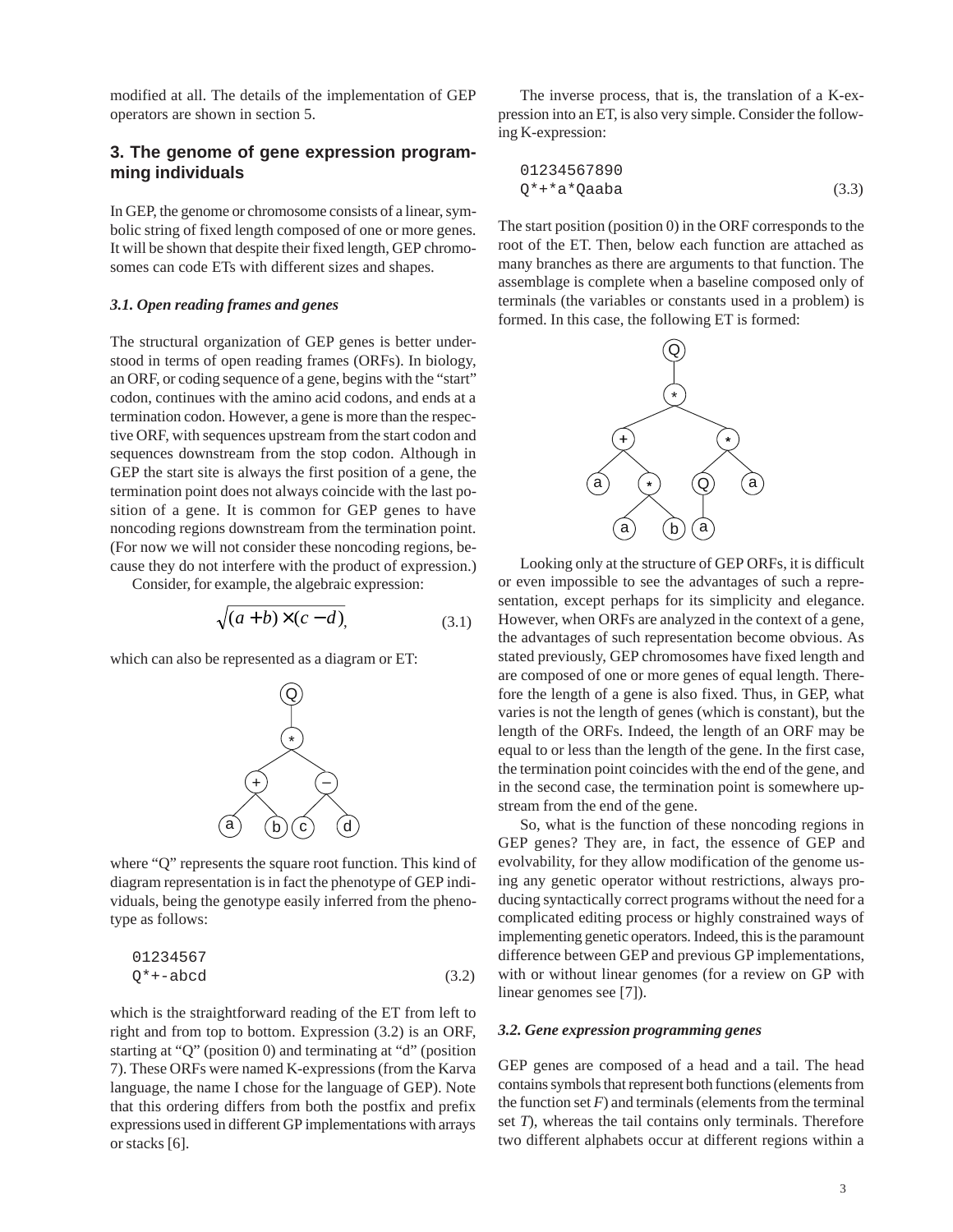gene. For each problem, the length of the head *h* is chosen, whereas the length of the tail *t* is a function of *h* and the number of arguments of the function with the most arguments *n*, and is evaluated by the equation

$$
t = h (n-1) + 1.
$$
 (3.4)

Consider a gene composed of  $\{Q, *, /, -, +, a, b\}$ . In this case  $n = 2$ . For instance, for  $h = 10$  and  $t = 11$ , the length of the gene is 10+11=21. One such gene is shown below (the tail is shown in bold):

$$
012345678901234567890
$$
  
+Q-/b\*aaQb**aabaabbaaab** (3.5)

and it codes for the following ET:



In this case, the ORF ends at position 10, whereas the gene ends at position 20.

Suppose now a mutation occurred at position 9, changing the "b" into "+". Then the following gene is obtained:

$$
012345678901234567890
$$
  
+Q-/b\*aaQ+**aabaabbaaab** (3.6)

and its ET gives:



In this case, the termination point shifts two positions to the right (position 12).

Suppose now that a more radical modification occurred, and the symbols at positions 6 and 7 in gene (3.5) change respectively into "+" and "\*", creating the following gene:

giving the ET:



In this case the termination point shifts several positions to the right (position 14).

Obviously the opposite also happens, and the ORF is shortened. For example, consider gene (3.5) and suppose a mutation occurred at position 5, changing the "\*" into "a":

$$
012345678901234567890
$$
  
+Q-/baaaQb**aabaabbaaab** (3.8)

Its expression results in the following ET:



In this case, the ORF ends at position 7, shortening the original ET by 3 nodes.

Despite its fixed length, each gene has the potential to code for ETs of different sizes and shapes, the simplest being composed of only one node (when the first element of a gene is a terminal) and the biggest composed of as many nodes as the length of the gene (when all the elements of the head are functions with the maximum number of arguments, *n*).

It is evident from the examples above, that any modification made in the genome, no matter how profound, always results in a valid ET. Obviously the structural organization of genes must be preserved, always maintaining the boundaries between head and tail and not allowing symbols from the function set on the tail. Section 5 shows how GEP operators work and how they modify the genome of GEP individuals during reproduction.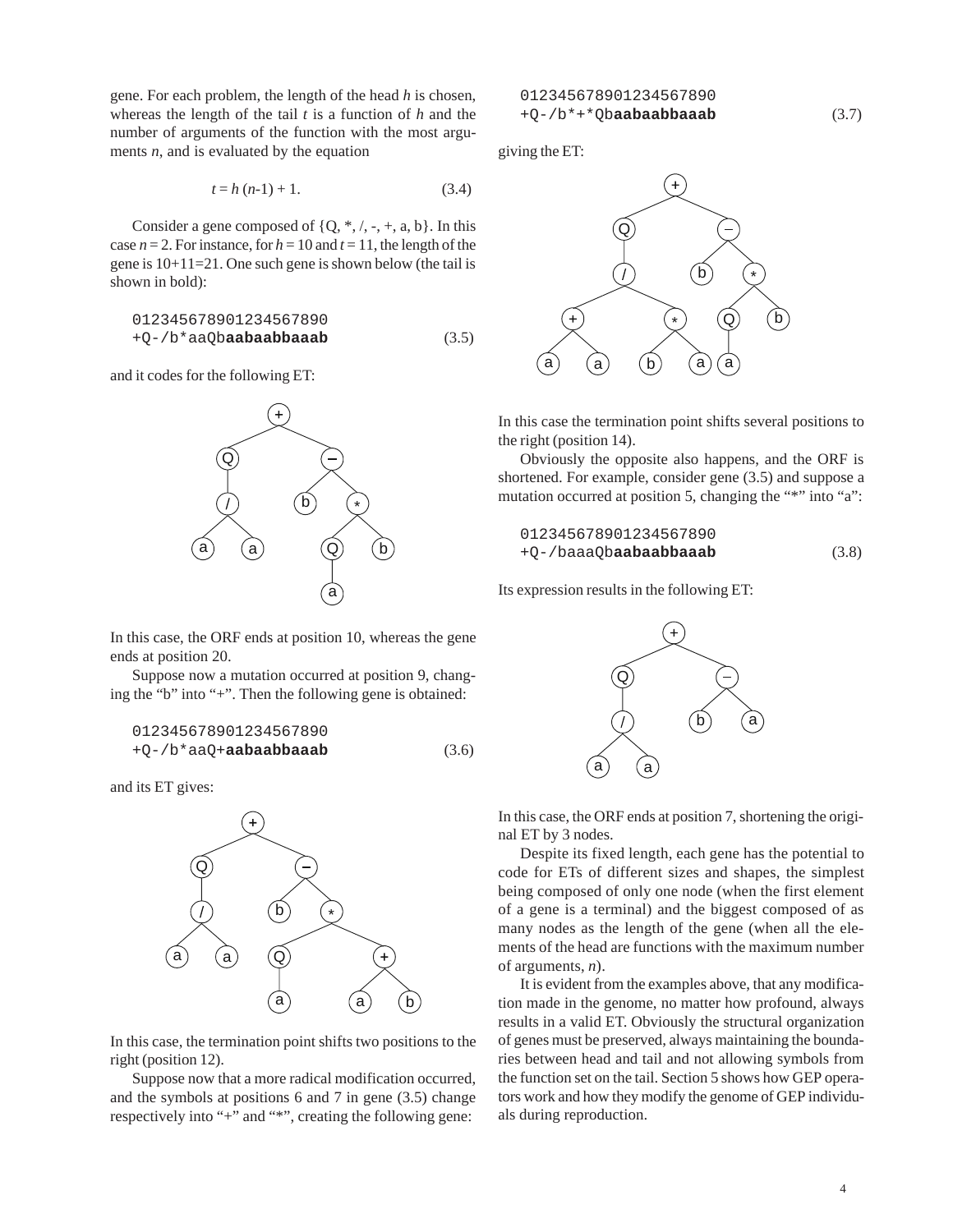#### *3.3. Multigenic chromosomes*

GEP chromosomes are usually composed of more than one gene of equal length. For each problem or run, the number of genes, as well as the length of the head, is chosen. Each gene codes for a sub-ET and the sub-ETs interact with one another forming a more complex multisubunit ET. The details of such interactions are fully explained in section 3.4.

Consider, for example, the following chromosome with length 27, composed of three genes (the tails are shown in bold):

$$
012345678012345678012345678
$$
  
-b\*ba**bbab**\*Qb+a**bbba**-\*Qa**bbaba** (3.9)

It has three ORFs, and each ORF codes for a sub-ET (Figure 2). Position 0 marks the start of each gene; the end of each ORF, though, is only evident upon construction of the respective sub-ET. As shown in Figure 2, the first ORF ends at position 4 (sub-ET<sub>1</sub>); the second ORF ends at position 5 (sub- $ET_2$ ); and the last ORF also ends at position 5 (sub- $ET_3$ ). Thus, GEP chromosomes code for one or more ORFs, each expressing a particular sub-ET. Depending on the task at hand, these sub-ETs may be selected individually according to their respective fitness (e.g., in problems with multiple outputs), or they may form a more complex, multi-subunit ET and be selected according to the fitness of the whole, multi-subunit ET. The patterns of expression and the details of selection will be discussed throughout this paper. However, keep in mind that each sub-ET is both a separate entity and a part of a more complex, hierarchical structure, and, as in all complex systems, the whole is more than the sum of its parts.

#### *3.4. Expression trees and the phenotype*

In nature, the phenotype has multiple levels of complexity, the most complex being the organism itself. But tRNAs, proteins, ribosomes, cells, and so forth, are also products of expression, and all of them are ultimately encoded in the genome. In all cases, however, the expression of the genetic information starts with transcription (the synthesis of RNA) and, for protein genes, proceeds with translation (the synthesis of proteins).

#### *3.4.1. Information decoding: Translation*

In GEP, from the simplest individual to the most complex, the expression of genetic information starts with translation, the transfer of information from a gene into an ET. This process has already been presented in section 3.2 where decoding of GEP genes is shown. In contrast to nature, the expression of the genetic information in GEP is very simple. Worth emphasizing is the fact that in GEP there is no need for transcription: the message in the gene is directly translated into an ET.

GEP chromosomes are composed of one or more ORFs, and obviously the encoded individuals have different degrees of complexity. The simplest individuals are encoded in a single gene, and the "organism" is, in this case, the product of a single gene - an ET. In other cases, the organism is a multisubunit ET, in which the different sub-ETs are linked together by a particular function. In other cases, the organism emerges from the spatial organization of different sub-ETs (e.g., in planning and problems with multiple outputs). And, in yet other cases, the organism emerges from the interactions of conventional sub-ETs with different domains (e.g., neural networks). However, in all cases, the whole organism is encoded in a linear genome.



**Figure 2.** Expression of GEP genes as sub-ETs. **(a)** A three-genic chromosome with the tails shown in bold. The arrows show the termination point of each gene. **(b)** The sub-ETs codified by each gene.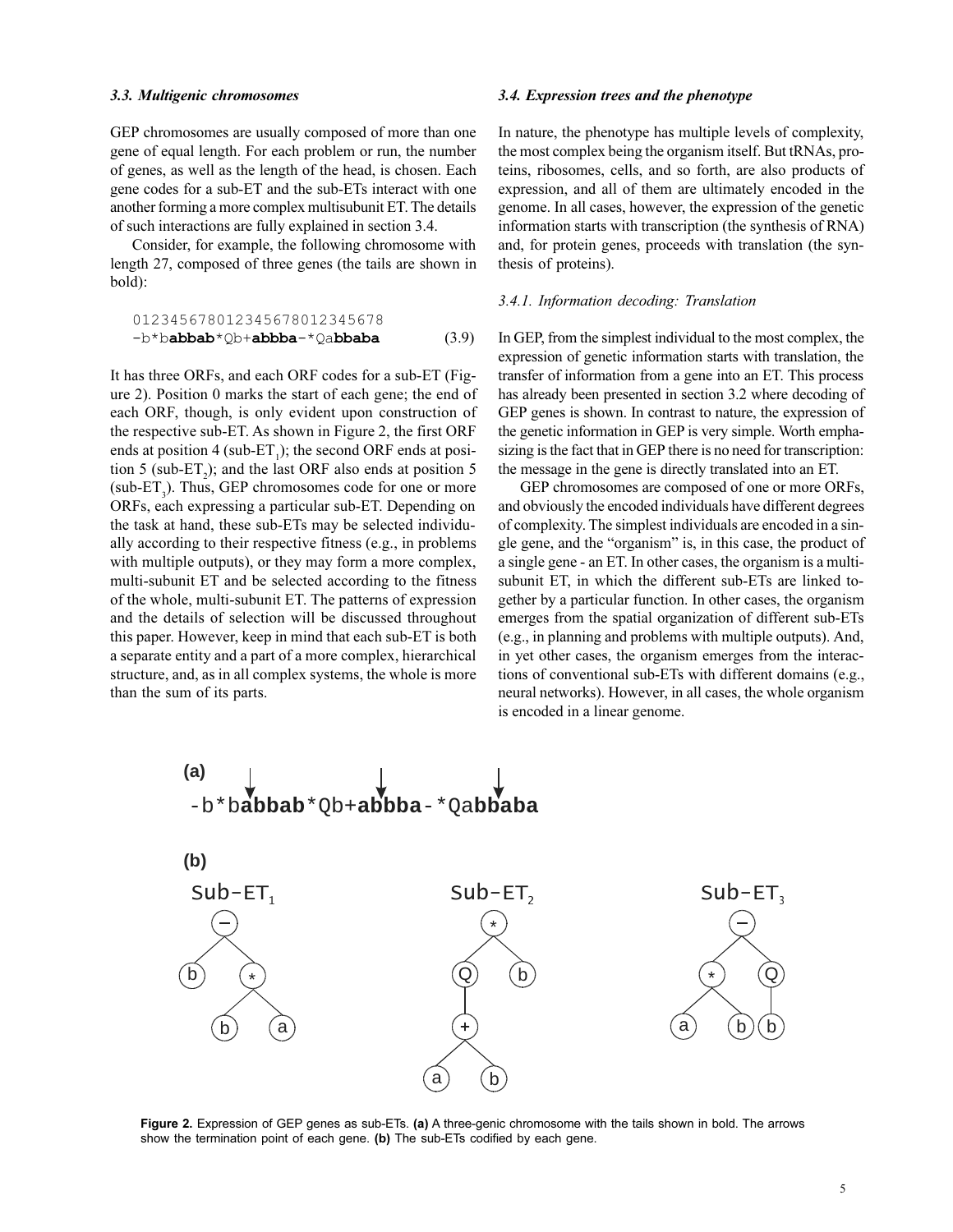#### *3.4.2. Interactions of sub-expression trees*

We have seen that translation results in the formation of sub-ETs with different complexity, but the complete expression of the genetic information requires the interaction of these sub-ETs with one another. One of the simplest interactions is the linking of sub-ETs by a particular function. This process is similar to the assemblage of different protein subunits into a multi-subunit protein.

When the sub-ETs are algebraic or boolean expressions, any mathematical or boolean function with more than one argument can be used to link the sub-ETs into a final, multisubunit ET. The functions most chosen are addition or multiplication for algebraic sub-ETs, and OR or IF for boolean sub-ETs.

In the current version of GEP the linking function is *a priori* chosen for each problem, but it can be easily introduced in the genome; for instance, in the last position of chromosomes, and also be subjected to adaptation. Indeed, preliminary results suggest that this system works very well.

Figure 3 illustrates the linking of two sub-ETs by addition. Note that the root of the final  $ET (+)$  is not encoded by the genome. Note also that the final ET could be linearly encoded as the following K-expression:

$$
0123456789012
$$
  
+Q<sup>\*\*</sup>-bQ+abbba (3.10)

However, to evolve solutions for complex problems, it is more effective touse multigenic chromosomes, for they permit the modular construction of complex, hierarchical structures, where each gene codes for a small building block.



These small building blocks are separated from each other, and thus can evolve independently. For instance, if we tried to evolve a solution for the symbolic regression problem presented in section 6.1 with single-gene chromosomes, the success rate would fall significantly (see section 6.1). In that case the discovery of small building blocks is more constrained as they are no longer free to evolve independently. This kind of experiment shows that GEP is in effect a powerful, hierarchical invention system capable of easily evolving simple blocks and using them to form more complex structures [8, 9].

Figure 4 shows another example of sub-ET interaction, where three boolean sub-ETs are linked by the function IF. The multi-subunit ET could be linearized as the following Kexpression:

01234567890123456789012 IINAIAINu1ca3aa2acAOab2 (3.11)

Figure 5 shows another example of sub-ET interaction, where the sub-ETs are of the simplest kind (one-element sub-ETs). In this case, the sub-ETs are linked 3 by 3 with the IF function, then these clusters are, in their turn, linked also 3 by 3 with another IF function, and the three last clusters are also linked by IF, forming a large multi-subunit ET. This kind of chromosomal architecture was used to evolve solutions for the 11-multiplexer problem of section 6.5.2 and also to evolve cellular automata rules for the density-classification problem. The individual of Figure 5 could be converted into the following K-expression:

#### IIIIIIIIIIIII131u3ab2ubab23c3ua31a333au3 (3.12)

And finally, the full expression of certain chromosomes requires the sequential execution of small plans, where the



**Figure 3.** Expression of multigenic chromosomes as ETs. **(a)** A two-genic chromosome with the tails shown in bold. **(b)** The sub-ETs codified by each gene. **(c)** The result of posttranslational linking with addition.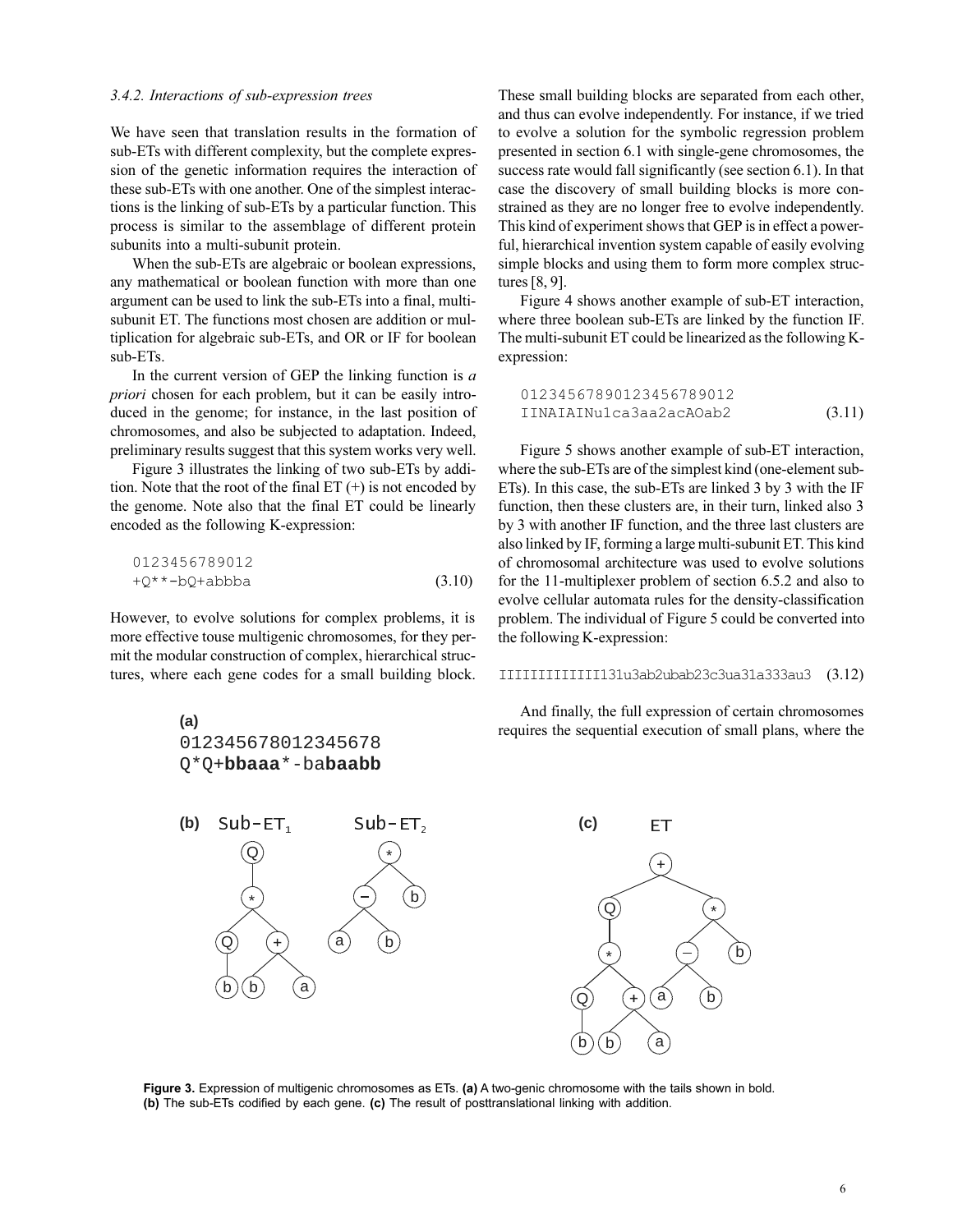## IIAI NNAO Au12 **ca3aa2acu ab2u3c31c ua3112cac**





**Figure 5.** Expression of multigenic chromosomes as ETs. **(a)** A 27-genic chromosome composed of one-element genes. **(b)** The result of posttranslational linking with IF.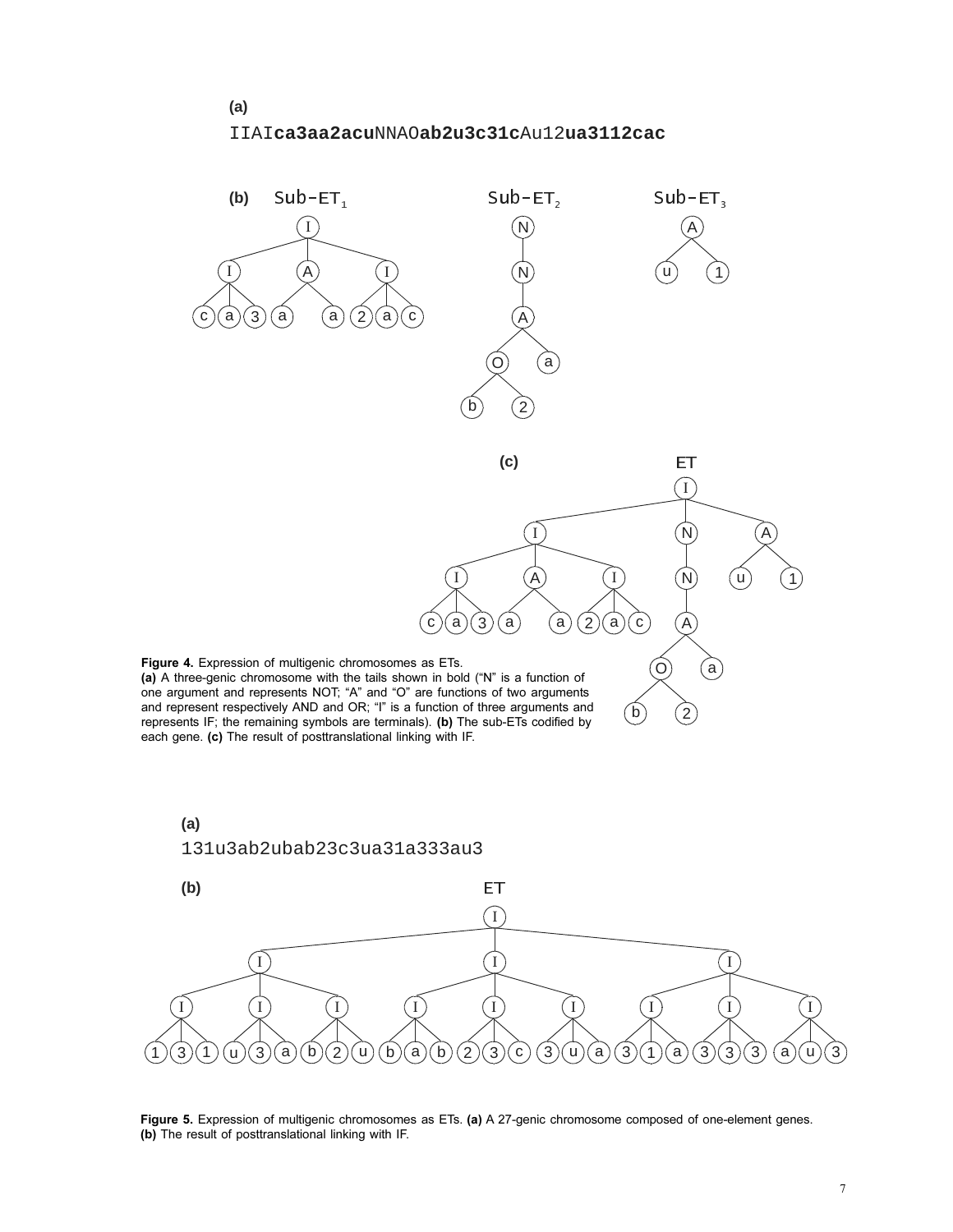first sub-ET does a little work, the second continues from that, and so on. The final plan results from the orderly action of all subplans (see the block stacking problem in section 6.3).

The type of linking function, as well as the number of genes and the length of each gene, are *a priori* chosen for each problem. So, we can always start by using a singlegene chromosome, gradually increasing the length of the head; if it becomes very large, we can increase the number of genes and of course choose a function to link them. We can start with addition or OR, but in other cases another linking function might be more appropriate. The idea, of course, is to find a good solution, and GEP provides the means of finding one.

# **4. Fitness functions and selection**

In this section, two examples of fitness functions are described. Other examples of fitness functions are given in the problems studied in section 6. The success of a problem greatly depends on the way the fitness function is designed: the goal must be clearly and correctly defined in order to make the system evolve in that direction.

#### *4.1. Fitness functions*

One important application of GEP is symbolic regression or function finding (e.g., [9]), where the goal is to find an expression that performs well for all fitness cases within a certain error of the correct value. For some mathematical applications it is useful to use small relative or absolute errors in order to discover a very good solution. But if the range of selection is excessively narrowed, populations evolve very slowly and are incapable of finding a correct solution. On the other hand, if the opposite is done and the range of selection is broadened, numerous solutions will appear with maximum fitness that are far from good solutions.

To solve this problem, an evolutionary strategy was devised that permits the discovery of very good solutions without halting evolution. So, the system is left to find for itself the best possible solution within a minimum error. For that a very broad limit for selection to operate is given, for instance, a relative error of 20%, that allows the evolutionary process to get started. Indeed, these founder individuals are usually very unfit but their modified descendants are reshaped by selection and populations adapt wonderfully, finding better solutions that progressively approach a perfect solution. Mathematically, the fitness  $f_i$  of an individual program *i* is expressed by equation (4.1a) if the error chosen is the absolute error, and by equation (4.1b) if the error chosen is the relative error:

$$
f_i = \sum_{j=1}^{C_i} \left( M - \left| C_{(i,j)} - T_{(j)} \right| \right) \tag{4.1a}
$$

$$
f_i = \sum_{j=1}^{C_i} \left( M - \left| \frac{C_{(i,j)} - T_{(j)}}{T_{(j)}} \cdot 100 \right| \right) \tag{4.1b}
$$

where *M* is the range of selection,  $C_{(i,j)}$  the value returned by the individual chromosome *i* for fitness case *j* (out of  $C_i$ fitness cases), and  $T_j$  is the target value for fitness case *j*. Note that for a perfect fit  $C_{\left(i,j\right)} = T_j$  and  $f_i = f_{\text{max}} = C_i \cdot M$ . Note that with this kind of fitness function the system can find the optimal solution for itself.

In another important GEP application, boolean concept learning or logic synthesis (e.g., [9]), the fitness of an individual is a function of the number of fitness cases on which it performs correctly. For most boolean applications, though, it is fundamental to penalize individuals able to solve correctly about 50% of fitness cases, as most probably this only reflects the 50% likelihood of correctly solving a binary boolean function. So, it is advisable to select only individuals capable of solving more than 50 to 75% of fitness cases. Below that mark a symbolic value of fitness can be attributed, for instance  $f_i = 1$ . Usually, the process of evolution is put in motion with these unfit individuals, for they are very easily created in the initial population. However, in future generations, highly fit individuals start to appear, rapidly spreading in the population. For easy problems, like boolean functions with 2 through 5 arguments, this is not really important, but for more complex problems it is convenient to choose a bottom line for selection. For these problems, the following fitness function can be used:

If 
$$
n \ge \frac{1}{2}C_t
$$
, then  $f_t = n$ ; else  $f_t = 1$  (4.2)

where *n* is the number of fitness cases correctly evaluated, and  $C<sub>i</sub>$  is the total number of fitness cases.

#### *4.2. Selection*

In all the problems presented in this work, individuals were selected according to fitness by roulettewheel sampling [10] coupled with the cloning of the best individual (simple elitism). A preliminary study of different selection schemes (roulettewheel selection with and without elitism, tournament selection with and without elitism, and various kinds of deterministic selection with and without elitism) suggests that there is no appreciable difference between them as long as the cloning of the best individual is guaranteed (results not shown). Some schemes perform better in one problem, others in another. However, for more complex problems it seems that roulettewheel selection with elitism is best.

## **5. Reproduction with modification**

According to fitness and the luck of the roulette, individuals are selected to reproduce with modification, creating the necessary genetic diversification that allows evolution in the long run.

Except for replication, where the genomes of all the selected individuals are rigorously copied, all the remaining operators randomly pick chromosomes to be subjected to a certain modification. However, except for mutation, each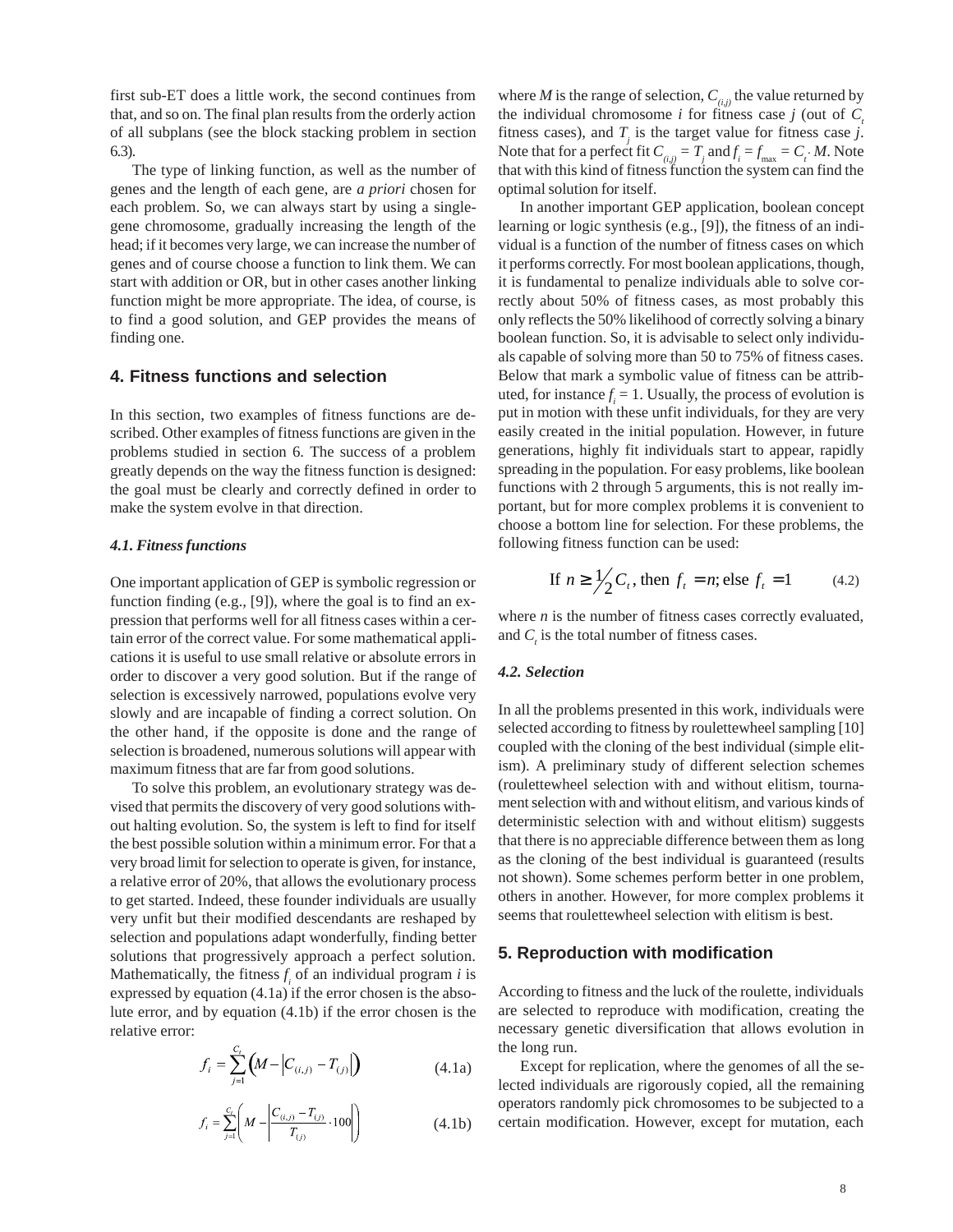operator is not allowed to modify a chromosome more than once. For instance, for a transposition rate of 0.7, seven out of 10 different chromosomes are randomly chosen.

Furthermore, in GEP, a chromosome might be chosen by none or several genetic operators that introduce variation in the population. This feature also distinguishes GEP from GP where an entity is never modified by more than one operator at a time [9]. Thus, in GEP, the modifications of several genetic operators accumulate during reproduction, producing offspring very different from the parents.

We now proceed with the detailed description of GEP operators, starting obviously with replication. (Readers less concerned with implementation details of genetic operators may wish to skip this section.)

#### *5.1. Replication*

Although vital, replication is the most uninteresting operator: alone it contributes nothing to genetic diversification. (Indeed, replication, together with selection, is only capable of causing genetic drift.) According to fitness and the luck of the roulette, chromosomes are faithfully copied into the next generation. The fitter the individual the higher the probability of leaving more offspring. Thus, during replication the genomes of the selected individuals are copied as many times as the outcome of the roulette. The roulette is spun as many times as there are individuals in the population, always maintaining the same population size.

#### *5.2. Mutation*

Mutations can occur anywhere in the chromosome. However, the structural organization of chromosomes must remain intact. In the heads any symbol can change into another (function or terminal); in the tails terminals can only change into terminals. This way, the structural organization of chromosomes is maintained, and all the new individuals produced by mutation are structurally correct programs.

Typically, a mutation rate  $(p_m)$  equivalent to two point mutations per chromosome is used. Consider the following 3-genic chromosome:

## 012345678012345678012345678 -+-+**abaaa**/bb/**ababb**\*Q\*+**aaaba**

Suppose a mutation changed the element in position 0 in gene 1 to "Q"; the element in position 3 in gene 2 to "Q"; and the element in position 1 in gene 3 to "b", obtaining:

## 012345678012345678012345678 Q+-+**abaaa**/bbQ**ababb**\*b\*+**aaaba**

 Note that if a function is mutated into a terminal or *vice versa*, or a function of one argument is mutated into a function of two arguments or *vice versa*, the ET is modified drastically. Note also that the mutation on gene 2 is an example

of a neutral mutation, as it occurred in the noncoding region of the gene.

It is worth noticing that in GEP there are no constraints neither in the kind of mutation nor the number of mutations in a chromosome: in all cases the newly created individuals are syntactically correct programs.

In nature, a point mutation in the sequence of a gene can slightly change the structure of the protein or not change it at all, as neutral mutations are fairly frequent (e.g., mutations in introns, mutations that result in the same amino acid due to the redundancy of the genetic code, etc.). Here, although neutral mutations exist (e.g., mutations in the noncoding regions), a mutation in the coding sequence of a gene has a much more profound effect: it usually drastically reshapes the ET.

#### *5.3. Transposition and insertion sequence elements*

The transposable elements of GEP are fragments of the genome that can be activated and jump to another place in the chromosome. In GEP there are three kinds of transposable elements. (1) Short fragments with a function or terminal in the first position that transpose to the head of genes, except to the root (insertion sequence elements or IS elements). (2) Short fragments with a function in the first position that transpose to the root of genes (root IS elements or RIS elements). (3) Entire genes that transpose to the beginning of chromosomes.

The existence of IS and RIS elements is a remnant of the developmental process of GEP, as the first GEA used only single-gene chromosomes, and in such systems a gene with a terminal at the root was of little use. When multigenic chromosomes were introduced this feature remained as these operators are important to understand the mechanisms of genetic variation and evolvability.

## *5.3.1. Transposition of insertion sequence elements*

Any sequence in the genome might become an IS element, therefore these elements are randomly selected throughout the chromosome. A copy of the transposon is made and inserted at any position in the head of a gene, except at the start position.

Typically, an IS transposition rate  $(p_{i<sub>s</sub>})$  of 0.1 and a set of three IS elements of different length are used. The transposition operator randomly chooses the chromosome, the start of the IS element, the target site, and the length of the transposon. Consider the 2-genic chromosome below:

 012345678901234567890012345678901234567890 \*-+\*a-+a\*bbabbaabababQ\*\*+abQbb\*aa**bba**aaabba

Suppose that the sequence "bba" in gene 2 (positions 12 through 14) was chosen to be an IS element, and the target site was bond 6 in gene 1 (between positions 5 and 6). Then, a cut is made in bond 6 and the block "bba" is copied into the site of insertion, obtaining: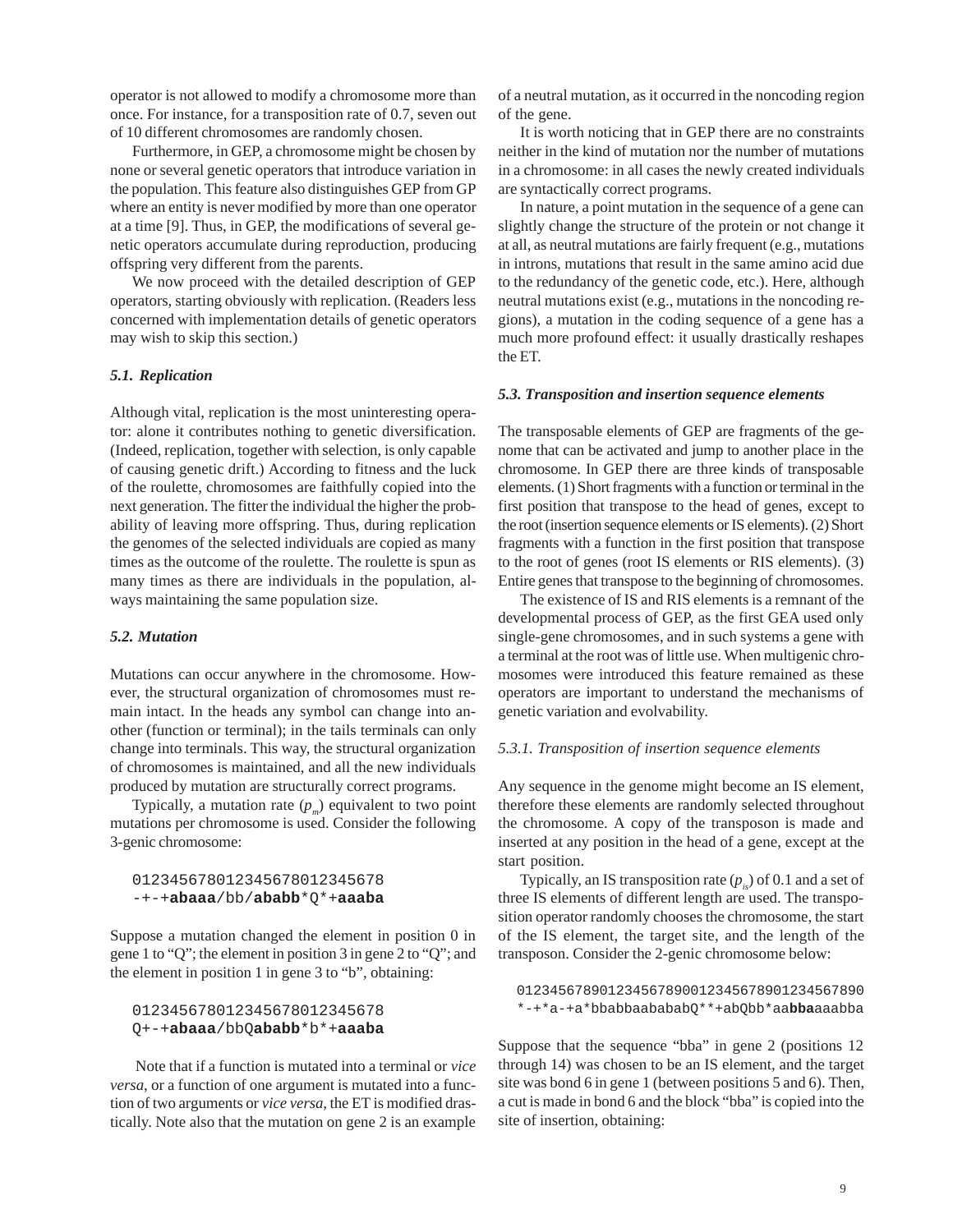### 012345678901234567890012345678901234567890 \*-+\*a-**bba**+babbaabababQ\*\*+abQbb\*aa**bba**aaabba

During transposition, the sequence upstream from the insertion site stays unchanged, whereas the sequence downstream from the copied IS element loses, at the end of the head, as many symbols as the length of the IS element (in this case the sequence "a\*b" was deleted). Note that, despite this insertion, the structural organization of chromosomes is maintained, and therefore all newly created individuals are syntactically correct programs. Note also that transposition can drastically reshape the ET, and the more upstream the insertion site the more profound the change. Thus, this kind of operator (IS transposition and RIS transposition below) may be seen as having a high hit rate at the lowest levels of ETs [7].

#### *5.3.2. Root transposition*

All RIS elements start with a function, and thus are chosen among the sequences of the heads. For that, a point is randomly chosen in the head and the gene is scanned downstream until a function is found. This function becomes the start position of the RIS element. If no functions are found, it does nothing.

Typically a root transposition rate  $(p_{\eta s})$  of 0.1 and a set of three RIS elements of different sizes are used. This operator randomly chooses the chromosome, the gene to be modified, the start of the RIS element, and its length. Consider the following 2-genic chromosome:

 012345678901234567890012345678901234567890 -ba\*+-+-Q/abababbbaaaQ\*b/**+bb**abbaaaaaaaabbb

Suppose that the sequence "+bb" in gene 2 was chosen to be an RIS element. Then, a copy of the transposon is made into the root of the gene, obtaining:

 012345678901234567890012345678901234567890 -ba\*+-+-Q/abababbbaaa**+bb**Q\*b/**+bb**aaaaaaaabbb

During root transposition, the whole head shifts to accommodate the RIS element, losing, at the same time, the last symbols of the head (as many as the transposon length). As with IS elements, the tail of the gene subjected to transposition and all nearby genes stay unchanged. Note, again, that the newly created programs are syntactically correct because the structural organization of the chromosome is maintained.

The modifications caused by root transposition are extremely radical, because the root itself is modified. In nature, if a transposable element is inserted at the beginning of the coding sequence of a gene, causing a frameshift mutation, it radically changes the encoded protein. Like mutation and IS transposition, root insertion has a tremendous transforming power and is excellent for creating genetic variation.

### *5.3.3. Gene transposition*

In gene transposition an entire gene functions as a transposon and transposes itself to the beginning of the chromosome. In contrast to the other forms of transposition, in gene transposition the transposon (the gene) is deleted in the place of origin. This way, the length of the chromosome is maintained.

The chromosome to undergo gene transposition is randomly chosen, and one of its genes (except the first, obviously) is randomly chosen to transpose. Consider the following chromosome composed of 3 genes:

012345678012345678012345678 \*a-\*abbab**-QQ/aaabb**Q+abababb

Suppose gene 2 was chosen to undergo gene transposition. Then the following chromosome is obtained:

012345678012345678012345678 **-QQ/aaabb**\*a-\*abbabQ+abababb

Note that for numerical applications where the function chosen to link the genes is addition, the expression evaluated by the chromosome is not modified. But the situation differs in other applications where the linking function is not commutative, for instance, the IF function chosen to link the sub-ETs in the 11-multiplexer problem in section 6.5.2. However, the transforming power of gene transposition reveals itself when this operator is conjugated with crossover. For example, if two functionally identical chromosomes or two chromosomes with an identical gene in different positions recombine, a new individual with a duplicated gene might appear. It is known that the duplication of genes plays an important role in biology and evolution (e.g., [11]). Interestingly, in GEP, individuals with duplicated genes are commonly found in the process of problem solving.

### *5.4. Recombination*

In GEP there are three kinds of recombination: one-point, two-point, and gene recombination. In all cases, two parent chromosomes are randomly chosen and paired to exchange some material between them.

#### *5.4.1. One-point recombination*

During one-point recombination, the chromosomes cross over a randomly chosen point to form two daughter chromosomes. Consider the following parent chromosomes:

012345678012345678 **-b+Qbbabb/aQbbbaab** /-a/ababb-ba-abaaa

Suppose bond 3 in gene 1 (between positions 2 and 3) was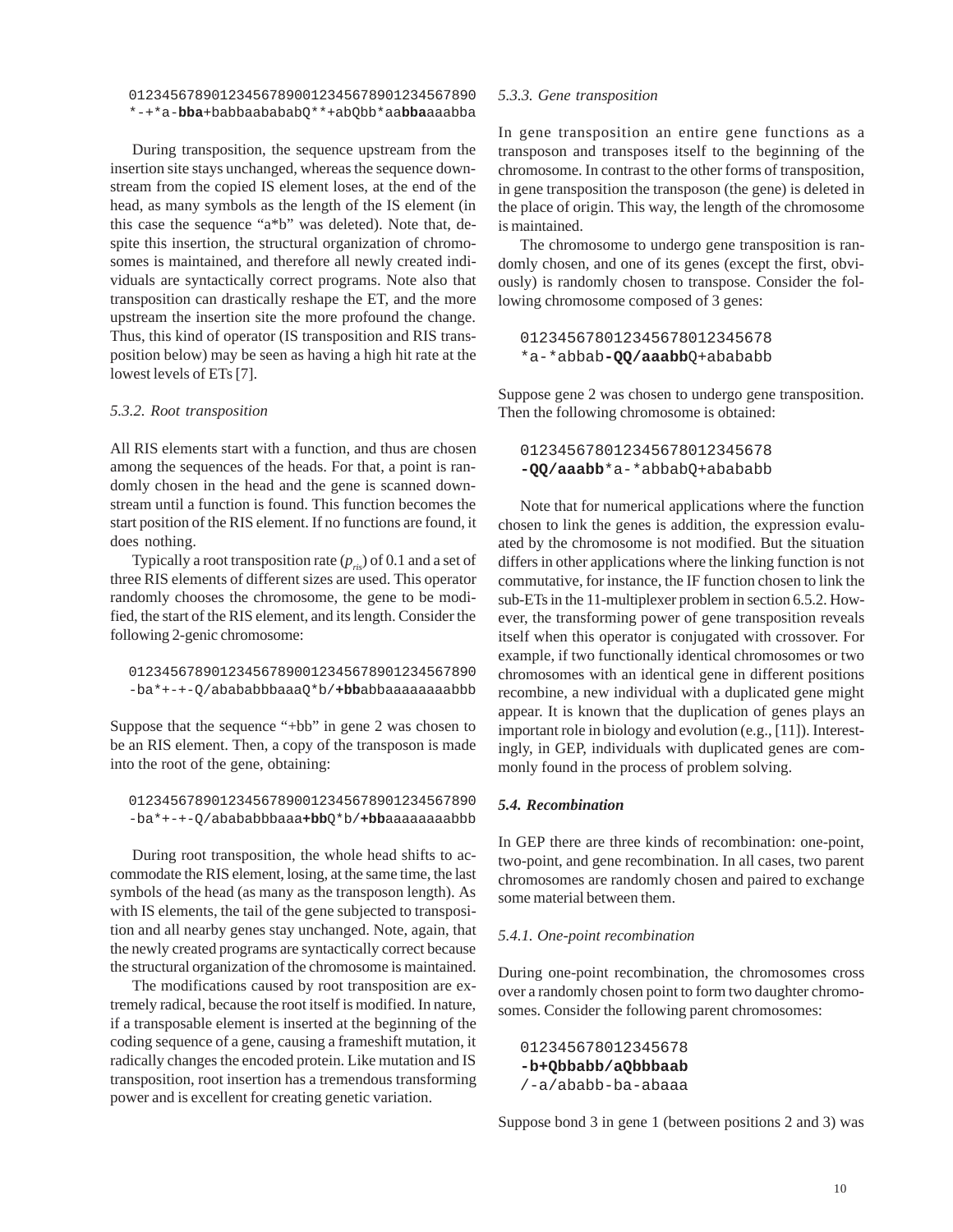randomly chosen as the crossover point. Then, the paired chromosomes are cut at this bond, and exchange between them the material downstream from the crossover point, forming the offspring below:

```
012345678012345678
-b+/ababb-ba-abaaa
/-aQbbabb/aQbbbaab
```
With this kind of recombination, most of the time, the offspring created exhibit different properties from those of the parents. One-point recombination, like the above mentioned operators, is a very important source of genetic variation, being, after mutation, one of the operators most chosen in GEP. The one-point recombination rate  $(p_i)$  used depends on the rates of other operators. Typically a global crossover rate of 0.7 (the sum of the rates of the three kinds of recombination) is used.

#### *5.4.2. Two-point recombination*

In two-point recombination the chromosomes are paired and the two points of recombination are randomly chosen. The material between the recombination points is afterwards exchanged between the two chromosomes, forming two new daughter chromosomes. Consider the following parent chromosomes:

```
0123456789001234567890
+*a*bbcccac*baQ*acabab-[1]
*cbb+cccbcc++**bacbaab-[2]
```
Suppose bond 7 in gene 1 (between positions 6 and 7) and bond 3 in gene 2 (between positions 2 and 3) were chosen as the crossover points. Then, the paired chromosomes are cut at these bonds, and exchange the material between the crossover points, forming the offspring below:

```
0123456789001234567890
+*a*bbccbcc++*Q*acabab-[3]
*cbb+ccccac*ba*bacbaab-[4]
```
Note that the first gene is, in both parents, split downstream from the termination point. Indeed, the noncoding regions of GEP chromosomes are ideal regions where chromosomes can be split to cross over without interfering with the ORFs. Note also that the second gene of chromosome 1 was also cut downstream from the termination point. However, gene 2 of chromosome 2 was split upstream from the termination point, profoundly changing the sub-ET. Note also that when these chromosomes recombined, the noncoding region of gene 2 of chromosome 1 was activated and integrated into chromosome 3.

The transforming power of two-point recombination is greater than one-point recombination, and is most useful to evolve solutions for more complex problems, especially when multigenic chromosomes composed of several genes are used.

## *5.4.3. Gene recombination*

In gene recombination an entire gene is exchanged during crossover. The exchanged genes are randomly chosen and occupy the same position in the parent chromosomes. Consider the following parent chromosomes:

012345678012345678012345678 **/aa-abaaa/a\*bbaaab/Q\*+aaaab** /-\*/abbabQ+aQbabaa-Q/Qbaaba

Suppose gene 2 was chosen to be exchanged. In this case the following offspring is formed:

012345678012345678012345678 **/aa-abaaa**Q+aQbabaa**/Q\*+aaaab** /-\*/abbab**/a\*bbaaab**-Q/Qbaaba

The newly created individuals contain genes from both parents. Note that with this kind of recombination, similar genes can be exchanged but, most of the time, the exchanged genes are very different and new material is introduced into the population.

It is worth noting that this operator is unable to create new genes: the individuals created are different arrangements of existing genes. In fact, when gene recombination is used as the unique source of genetic variation, more complex problems can only be solved using very large initial populations in order to provide for the necessary diversity of genes (see section 6.1). However, the creative power of GEP is based not only in the shuffling of genes or building blocks, but also in the constant creation of new genetic material.

# **6. Six examples of gene expression programming in problem solving**

The suite of problems chosen to illustrate the functioning of this new algorithm is quite varied, including not only problems from different fields (symbolic regression, planning, Boolean concept learning, and cellular automata rules) but also problems of great complexity (cellular automata rules for the density-classification task).

## *6.1. Symbolic regression*

The objective of this problem is the discovery of a symbolic expression that satisfies a set of fitness cases. Consider we are given a sampling of the numerical values from the function

$$
y = a^4 + a^3 + a^2 + a \tag{6.1}
$$

over 10 chosen points and we want to find a function fitting those values within 0.01 of the correct value.

First, the set of functions *F* and the set of terminals *T* must be chosen. In this case  $F = \{+, -, *, /\}$  and  $T = \{a\}$ . Then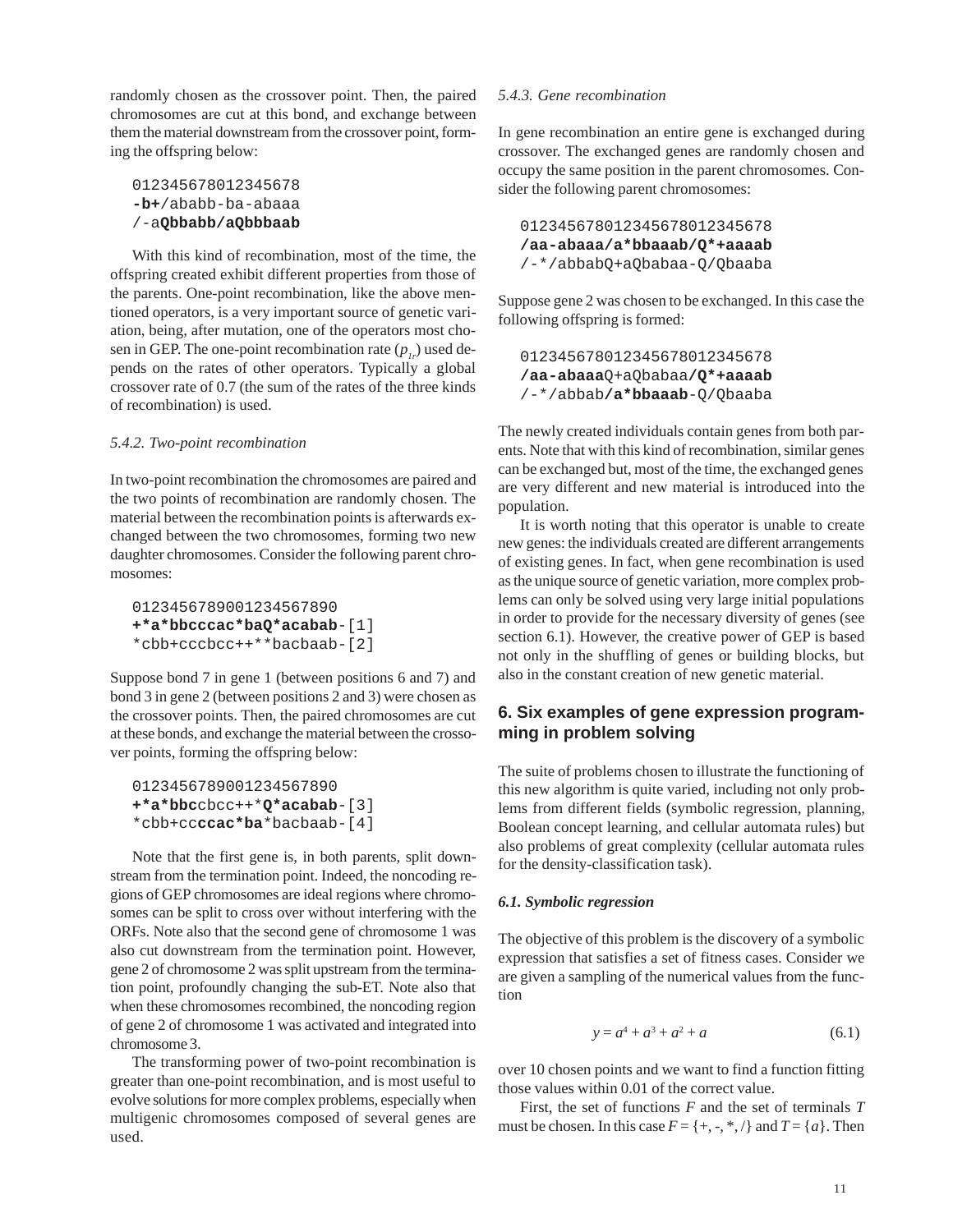the structural organization of chromosomes, namely the length of the head and the number of genes, is chosen. It is advisable to start with short, single-gene chromosomes and then gradually increase *h*. Figure 6 shows such an analysis for this problem. A population size *P* of 30 individuals and an evolutionary time *G* of 50 generations were used. A  $p_m$ equivalent to two one-point mutations per chromosome and a  $p_{1r} = 0.7$  were used in all the experiments in order to simplify the analysis. The set of fitness cases is shown in Table 1 and the fitness was evaluated by equation (4.1a), being  $M = 100$ . If  $/C_{(i,j)}$ - $T_j$  is equal to or less than 0.01 (the precision), then  $|\tilde{C}_{(i,j)} - T_j| = 0$  and  $f_{(i,j)} = 100$ ; thus for  $C_t = 10$ ,  $f_{\text{max}} = 1000$ .



**Figure 6.** Variation of success rate  $(P_s)$  with chromosome length. For this analysis  $G = 50$ ,  $P = 30$ , and  $P<sub>s</sub>$  was evaluated over 100 identical runs.

| a     | f(a)    |
|-------|---------|
| 2.81  | 95.2425 |
| 6     | 1554    |
| 7.043 | 2866.55 |
| 8     | 4680    |
| 10    | 11110   |
| 11.38 | 18386   |
| 12    | 22620   |
| 14    | 41370   |
| 15    | 54240   |
| 20    | 168420  |

**Table 1** Set of fitness cases for the symbolic regression problem.

Note that GEP can be useful in searching the most parsimonious solution to a problem. For instance, the chromosome

$$
0123456789012
$$
  
\*++/\*\*aaaaaaaa

with  $h = 6$  codes for the ET:



which is equivalent to the target function. Note also that GEP can efficiently evolve solutions using large values of *h*, that is, it is capable of evolving large and complex sub-ETs. It is worth noting that the most compact genomes are not the most efficient. Therefore a certain redundancy is fundamental to efficiently evolve good programs.

In another analysis, the relationship between success rate and population size  $P$ , using an  $h = 24$  was studied (Figure 7). These results show the supremacy of a genotype/pheno-



**Figure 7.** Variation of success rate  $(P_s)$  with population size. For this analysis  $G = 50$ , and a medium value of 49 for chromosome length ( $h = 24$ ) was used.  $P_s$  was evaluated over 100 identical runs.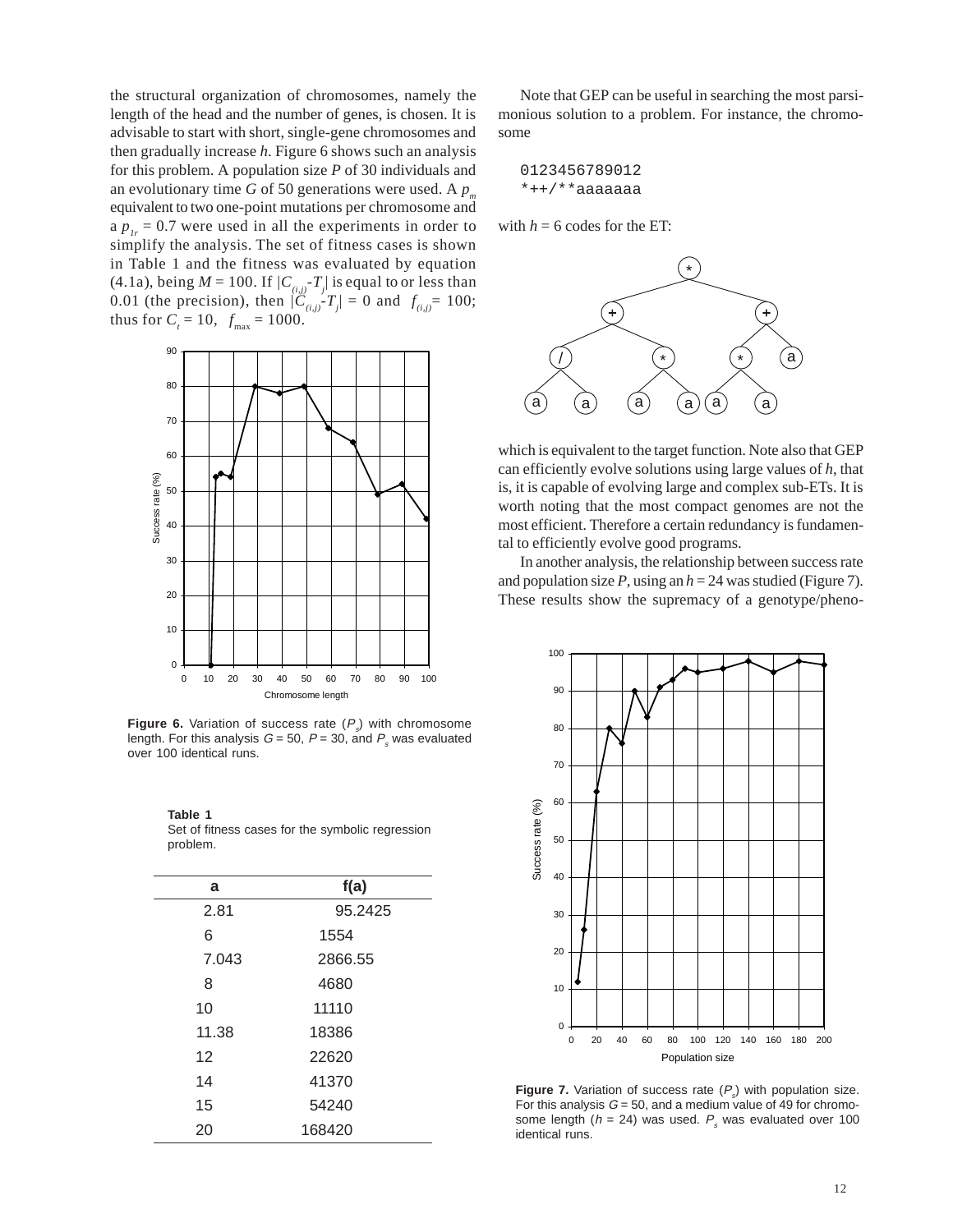type representation, as this single-gene system, which is equivalent to GP, greatly surpasses that technique [9]. However, GEP is much more complex than a single-gene system because GEP chromosomes can encode more than one gene (see Figure 8).

Suppose we could not find a solution after the analysis shown in Figure 6. Then we could increase the number of genes, and choose a function to link them. For instance, we could choose an  $h = 6$  and then increase the number of genes gradually. Figure 8 shows how the success rate for this problem depends on the number of genes. In this analysis, the  $p_m$ 



**Figure 8.** Variation of success rate  $(P_s)$  with the number of genes. For this analysis  $G = 50$ ,  $P = 30$ , and  $h = 6$  (a gene length of 13).  $P_s$  was evaluated over 100 identical runs.

was equivalent to two one-point mutations per chromosome,  $p_{1r} = 0.2$ ,  $p_{2r} = 0.5$ ,  $p_{2r} = 0.1$ ,  $p_{1s} = 0.1$ ,  $p_{1s} = 0.1$ ,  $p_{2r} = 0.1$ , and three transposons (both IS and RIS elements) of lengths 1, 2, and 3 were used. Note that GEP can cope very well with an excess of genes: the success rate for the 10-genic system is still very high (47%).

In Figure 9 another important relationship is shown: how the success rate depends on evolutionary time. In contrast to GP where 51 generations are the norm, for after that nothing much can possibly be discovered [7], in GEP, populations can adapt and evolve indefinitely because new material is constantly being introduced into the genetic pool.

Finally, suppose that the multigenic system with sub-ETs linked by addition could not evolve a satisfactory solution. Then we could choose another linking function, for instance, multiplication. This process is repeated until a good solution has been found.

As stated previously, GEP chromosomes can be easily



**Figure 9.** Variation of success rate  $(P_s)$  with the number of generations. For this analysis  $P = 30$ ,  $p_m = 0.051$ ,  $p_t = 0.7$  and a chromosome length of 79 (a single-gene chromosome with  $h = 39$ ) was used.  $P<sub>s</sub>$  was evaluated over 100 identical runs.

modified in order to encode the linking function as well. In this case, for each problem the ideal linking function would be found in the process of adaptation.

Consider, for instance, a multigenic system composed of 3 genes linked by addition. As shown in Figure 8, the success rate has in this case the maximum value of 100%. Figure 10 shows the progression of average fitness of the population and the fitness of the best individual for run 0 of the experiment summarized in Table 2, column 1. In this run, a correct solution was found in generation 11. The sub-ETs are linked by addition:

 012345678901201234567890120123456789012 \*\*-\*a+aaaaaaa++\*\*a\*aaaaaaa\*+-a/aaaaaaaa

and mathematically corresponds to the target function (the contribution of each sub-ET is indicated in brackets):

$$
y = (a4) + (a3 + a2 + a) + (0) = a4 + a3 + a2 + a.
$$

The detailed analysis of this program shows that some of the actions are redundant for the problem at hand, like the addition of 0 or multiplication by 1. However, the existence of these unnecessary clusters, or even pseudogenes like gene 3, is important to the evolution of more fit individuals (compare, in Figures 6 and 8, the success rate of a compact, single-gene system with  $h = 6$  with other less compact systems both with more genes and *h* greater than 6).

The plot for average fitness in Figure 10 (and also Figures 12, 13 and 17 below) suggests different evolutionary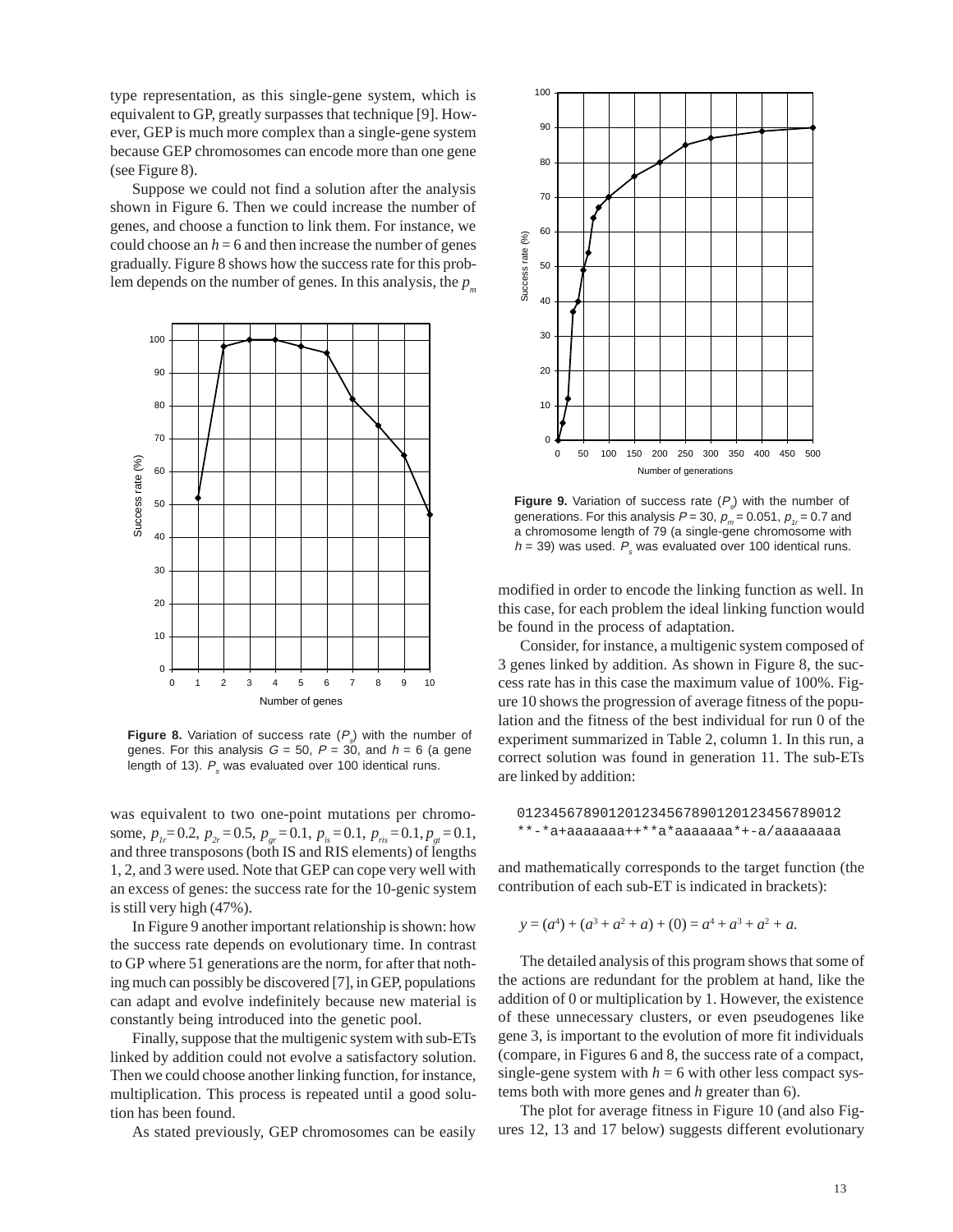

**Figure 10.** Progression of average fitness of the population and the fitness of the best individual for run 0 of the experiment summarized in Table 2, column 1 (symbolic regression).

dynamics for GEP populations. The oscillations on average fitness, even after the discovery of a perfect solution, are unique to GEP. A certain degree of oscillation is due to the small population sizes used to solve the problems presented in this work. However, an identical pattern is obtained using larger population sizes. Figure 11 compares six evolutionary dynamics in populations of 500 individuals for 500 generations. Plot 1 (all operators active) shows the progression of average fitness of an experiment identical to the one summarized in Table 2, column 1, that is, with all the genetic operators switched on. The remaining dynamics were obtained for mutation alone (Plot 2), for gene recombination combined with gene transposition (Plot 3), for one-point recombination (Plot 4), two-point recombination (Plot 5), and gene recombination (Plot 6).

It is worth noticing the homogenizing effect of all kinds of recombination. Interestingly, this kind of pattern is similar to the evolutionary dynamics of GAs and GP populations [9, 10]. Also worth noticing is the plot for gene recombination alone (Figure 11, Plot 6): in this case a perfect solution was not found. This shows that sometimes it is impossible to find a perfect solution only by shuffling existing building blocks, as is done in all GP implementations without mutation. Indeed, GEP gene recombination is similar in effect to GP recombination, for it permits exclusively the recombination of mathematically concise blocks. Note that even a more generalized shuffling of building blocks (using gene recombination combined with gene transposition) results in oscillatory dynamics (Figure 11, Plot 3).

#### **Table 2**

Parameters for the symbolic regression (SR), sequence induction (SI), sequence induction using ephemeral random constants (SI\*), block stacking (BS), and 11-multiplexer (11-M) problems.

|                                   | <b>SR</b> | <b>SI</b>      | $SI^*$ | <b>BS</b> | $11-M$ |
|-----------------------------------|-----------|----------------|--------|-----------|--------|
| Number of runs                    | 100       | 100            | 100    | 100       | 100    |
| Number of generations             | 50        | 100            | 100    | 100       | 400    |
| Population size                   | 30        | 50             | 50     | 30        | 250    |
| Number of fitness cases           | 10        | 10             | 10     | 10        | 160    |
| Head length                       | 6         | 6              | 7      | 4         | 1      |
| Number of genes                   | 3         | $\overline{7}$ | 8      | 3         | 27     |
| Chromosome length                 | 39        | 91             | 184    | 27        | 27     |
| Mutation rate                     | 0.051     | 0.022          | 0.011  | 0.074     | 0.074  |
| One-point recombination rate      | 0.2       | 0.7            | 0.5    | 0.1       | 0.7    |
| Two-point recombination rate      | 0.5       | 0.1            | 0.2    | $- -$     |        |
| Gene recombination rate           | 0.1       | 0.1            | 0.1    | 0.7       |        |
| IS transposition rate             | 0.1       | 0.1            | 0.1    | 0.1       |        |
| IS elements length                | 1,2,3     | 1,2,3          | 1      | 1         |        |
| RIS transposition rate            | 0.1       | 0.1            | 0.1    | 0.1       |        |
| RIS elements length               | 1,2,3     | 1,2,3          | 1      | 1         |        |
| Gene transposition rate           | 0.1       | 0.1            | 0.1    |           |        |
| Random constants mutation rate    |           |                | 0.01   |           |        |
| Dc specific IS transposition rate |           |                | 0.013  |           |        |
| Selection range                   | 100       | 20%            | 20%    |           |        |
| Error                             | 0.01      | 0.0%           | 0.0%   |           |        |
| Success rate                      | 1         | 0.83           | 0.31   | 0.7       | 0.57   |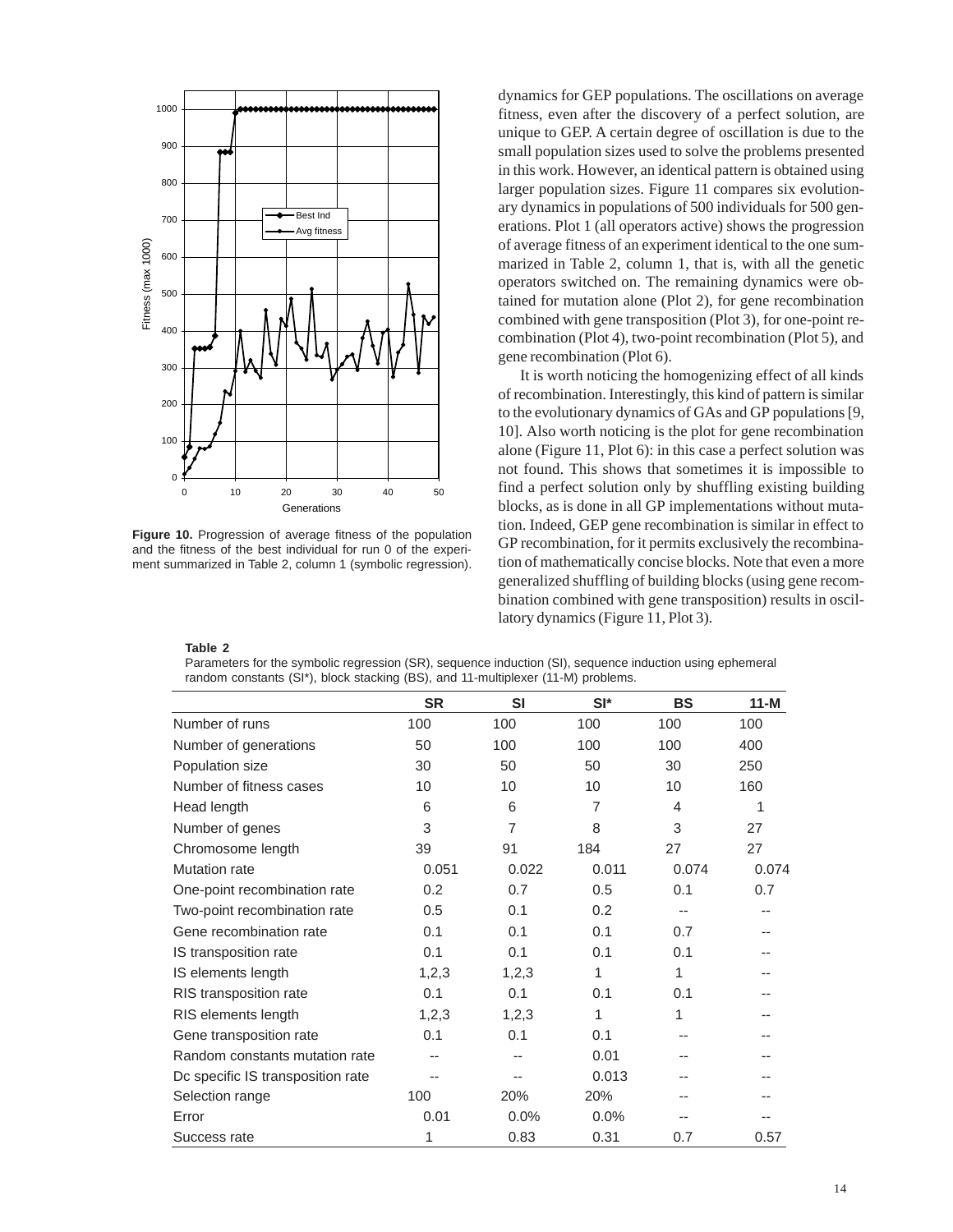

**Figure 11.** Possible evolutionary dynamics for GEP populations. For this analysis  $P = 500$ . The plots show the progression of average fitness of the population. Plot 1: All operators switched on with rates as shown in Table 2, column 1; in this case a perfect solution was found in generation 1. Plot 2: Only mutation at  $p_m = 0.051$ ; in this case a perfect solution was found in generation 3. Plot 3: Only gene recombination at  $p_{\alpha}= 0.7$  plus gene transposition at  $p_{gt}$  = 0.2 were switched on; in this case a perfect solution was found in generation 2. Plot 4: Only one-point recombination at  $p_{1r}= 0.7$ ; in this case a perfect solution was found in generation 3. Plot 5: Only two-point recombination at  $p_{2}= 0.7$ ; in this case a perfect solution was found in generation 1. Plot 6: Only gene recombination at  $p_{2}= 0.7$ ; in this case a perfect solution was not found: the best of run has fitness 980 and was found in generation 2.

#### *6.2. Sequence induction and the creation of constants*

The problem of sequence induction is a special case of symbolic regression where the domain of the independent variable consists of the nonnegative integers. However, the sequence chosen is more complicated than the expression used in symbolic regression, as different coefficients were used.

The solution to this kind of problem involves the discovery of certain constants. Here two different approaches to the problem of constant creation are shown: one without using ephemeral random constants [9], and another using ephemeral random constants.

In the sequence 1, 15, 129, 547, 1593, 3711, 7465, 13539, 22737, 35983, 54321,..., the *nth* (*N*) term is

$$
N = 5a_n^4 + 4a_n^3 + 3a_n^2 + 2a_n + 1 \tag{6.2}
$$

where  $a_n$  consists of the nonnegative integers  $0, 1, 2, 3, \dots$ 

For this problem  $F = \{+, -, *, /\}$  and  $T = \{a\}$ . The set of fitness cases is shown in Table 3 and the fitness was evaluated by equation (4.1b), being  $M = 20\%$ . Thus, if the 10 fitness cases were computed exactly,  $f_{\text{max}} = 200$ .

Figure 12 shows the progression of average fitness of the population and the fitness of the best individual for run 1 of the experiment summarized in Table 2, column 2. In this

**Table 3** Set of fitness cases for the sequence induction problem.

| N     |
|-------|
| 15    |
| 129   |
| 547   |
| 1593  |
| 3711  |
| 7465  |
| 13539 |
| 22737 |
| 35983 |
| 54321 |
|       |

run, a perfect solution was found in generation 81 (the sub-ETs are linked by addition):

 0123456789012012345678901201234567890120123456789012... \*a/+a\*aaaaaaa\*\*-/\*\*aaaaaaa\*\*+++\*aaaaaaa+-+a/\*aaaaaaa...

> ...012345678901201234567890120123456789012 ...\*a\*-a+aaaaaaa-+++-+aaaaaaa+\*/\*/+aaaaaaa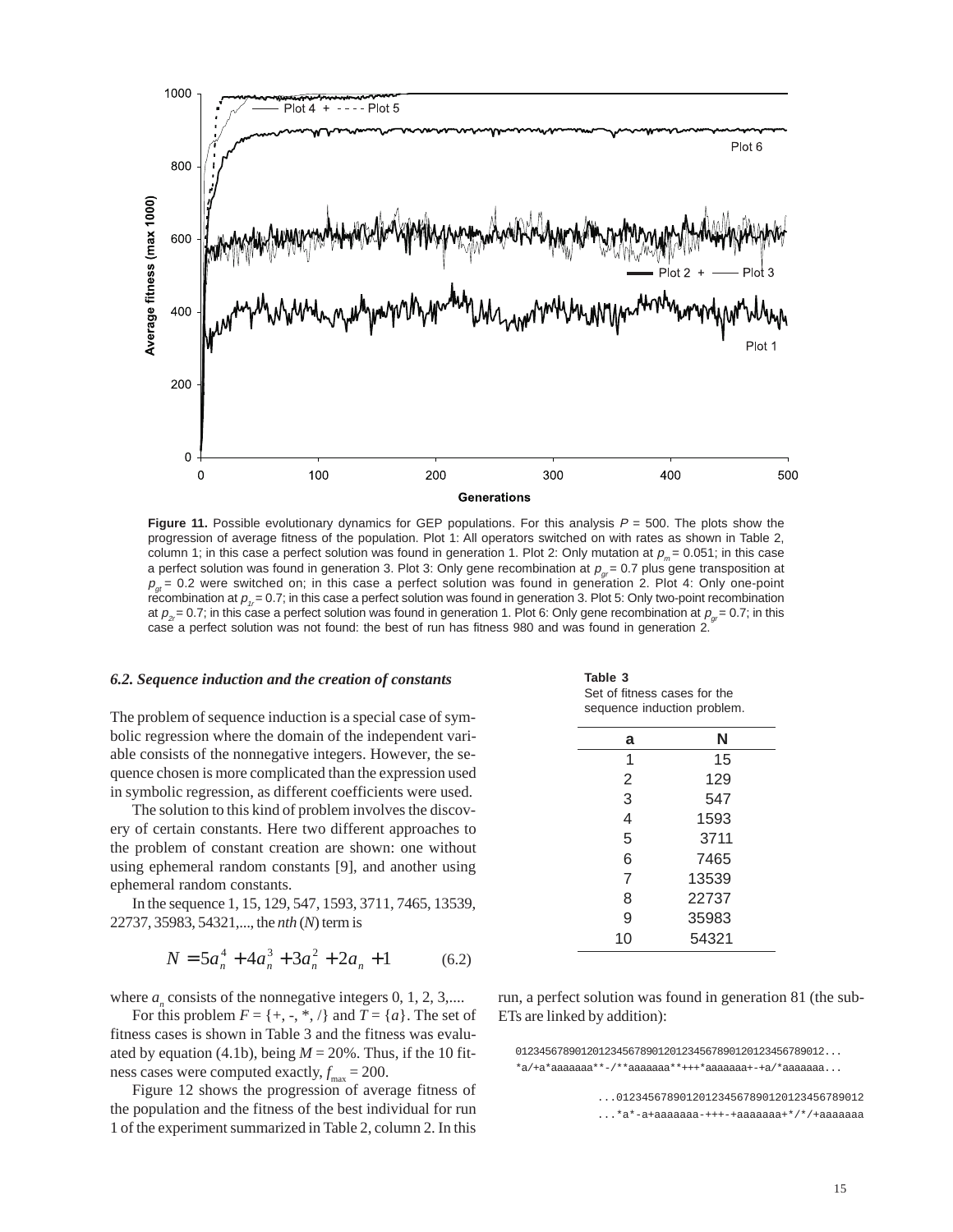

**Figure 12.** Progression of average fitness of the population and the fitness of the best individual for run 1 of the experiment summarized in Table 2, column 2 (sequence induction without ephemeral random constants).

and mathematically corresponds to the target sequence (the contribution of each sub-ET is indicated in brackets):

$$
y = (a^2 + a) + (a^4 - a^3) + (4a^4 + 4a^3) + (a^2 + 2a - 1) + (a^3) + (-a) + (a^2 + 2).
$$

As shown in column 2 of Table 2, the probability of success for this problem using the first approach is 0.83. Note that all the constants are created from scratch by the algorithm. It seems that in real-world problems this kind of approach is more advantageous because, first, we never know beforehand what kind of constants are needed and, second, the number of elements in the terminal set is much smaller, reducing the complexity of the problem.

However, ephemeral random constants can be easily implemented in GEP. For that an additional domain Dc was created. Structurally, the Dc comes after the tail, has a length equal to *t*, and consists of the symbols used to represent the ephemeral random constants.

For each gene the constants are created at the beginning of a run, but their circulation is guaranteed by the genetic operators. Besides, a special mutation operator was created that allows the permanent introduction of variation in the set of random constants. A domain specific IS transposition was also created in order to guarantee an effective shuffling of the constants. Note that the basic genetic operators are not affected by the Dc: it is only necessary to keep the boundaries of each region and not mix different alphabets.

Consider the single-genic chromosome with an  $h = 7$ :

$$
01234567890123456789012
$$
  
\*?\*\*?+?aa??a?a?63852085 (6.3)

where "?" represents the ephemeral random constants. The expression of this kind of chromosome is done exactly as before, obtaining:



The "?" symbols in the ET are then replaced from left to right and from top to bottom by the symbols in Dc, obtaining:



The values corresponding to these symbols are kept in an array. For simplicity, the number represented by the symbol indicates the order in the array. For instance, for the 10 element array

*A* = {-0.004, 0.839, -0.503, 0.05, -0.49, -0.556, 0.43, -0.899, 0.576, -0.256}

the chromosome (6.3) above gives:



To solve the problem at hand using ephemeral random constants  $F = \{+, -, *\}, T = \{a, ?\}$ , the set of random constants  $R = \{0, 1, 2, 3, 4, 5, 6, 7, 8, 9\}$ , and the ephemeral random constant "?" ranged over the integers  $0, 1, 2,$  and  $3$ . The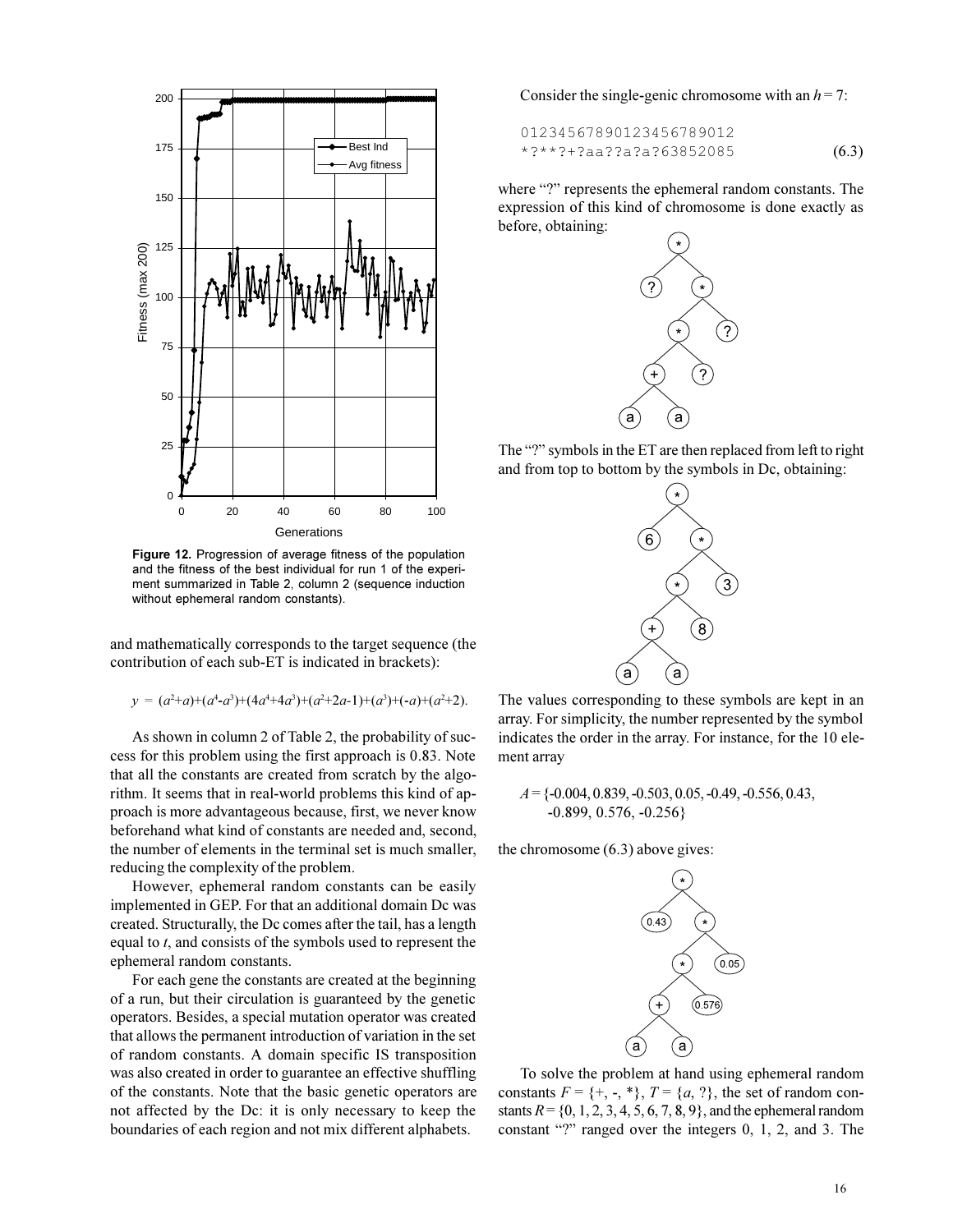parameters used per run are shown in Table 2, column 3. In this experiment, the first solution was found in generation 91 of run 8 (the sub-ETs are linked by addition):

$$
Gene 0: -?? * a-*aaa?a?aa26696253
$$

$$
A_0 = \{3, 1, 0, 0, 3, 3, 2, 2, 2, 3\}
$$

- Gene 1: \*-aa-a-???a?aaa73834168  $A_1 = \{0, 1, 2, 3, 1, 3, 0, 0, 1, 3\}$
- Gene 2: +a??-+??aaaa?aa43960807  $A_2 = \{1, 2, 1, 3, 3, 2, 2, 2, 1, 3\}$
- Gene 3: \*a\*\*\*+aa?a??aaa20546809  $A_3 = \{3, 0, 1, 3, 0, 2, 2, 2, 2, 0\}$
- Gene 4: \*a\*\*\*+aa?aa?aaa34722724 *A*<sub>4</sub> = {2, 3, 3, 2, 1, 3, 0, 0, 2, 3}
- Gene 5: \*a\*++\*+?aa??a?a54218512  $A_5 = \{1, 3, 3, 1, 0, 0, 2, 0, 0, 2\}$
- Gene 6: +a\*?a\*-a?aaa??a94759218 *A*<sub>6</sub> = {3, 0, 0, 2, 1, 1, 3, 1, 3, 2}
- Gene 7: +-?a\*a??a?aa??a69085824  $A_7 = \{2, 2, 3, 1, 3, 1, 0, 0, 1, 0\}$

and mathematically corresponds to the target function (the contribution of each sub-ET is indicated in brackets):

 $y = (-2)+(-3a)+(a+3)+(a^4+3a^3)+(4a^4)+(a^3+3a^2)+(3a).$ 

As shown in column 3 of Table 2, the probability of success for this problem is 0.31, considerably lower than the 0.83 of the first approach. Furthermore, only the prior knowledge of the solution enabled us, in this case, to correctly choose the random constants. Therefore, for real-world applications where the magnitude and type of coefficients is unknown, it is more appropriate to let the system find the constants for itself. However, for some numerical applications the discovery of constants is fundamental and they can be easily created as indicated here.

## *6.3. Block stacking*

In block stacking, the goal is to find a plan that takes any initial configuration of blocks randomly distributed between the stack and the table and places them in the stack in the correct order. In this case, the blocks are the letters of the word "universal". (Although the word universal was used as illustration, in this version the blocks being stacked may have identical labels like, for instance, in the word "individual".)

The functions and terminals used for this problem consisted of a set of actions and sensors, being  $F = \{C, R, N, A\}$ 

(move to stack, remove from stack, not, and do until true, respectively), where the first three take one argument and "A" takes two arguments. In this version, the "A" loops are processed at the beginning and are solved in a particular order (from bottom to top and from left to right). The action argument is executed at least once despite the state of the predicate argument and each loop is executed only once, timing out after 20 iterations. The set of terminals consisted of three sensors {u, t, p} (current stack, top correct block, and next needed block, respectively). In this version, "t" refers only to the block on the top of the stack and whether it is correct or not; if the stack is empty or has some blocks, all of them correctly stacked, the sensor returns True, otherwise it returns False; and "p" refers obviously to the next needed block immediately after "t".

A multigenic system composed of three genes of length 9 was used in this problem. The linking of the sub-ETs consisted of the sequential execution of each sub-ET or subplan. For instance, if the first sub-ET empties all the stacks, the next sub-ET may proceed to fill them, and so on. The fitness was determined against 10 fitness cases (initial configurations of blocks). For each generation, an empty stack plus nine initial configurations with one to nine letters in the stack were randomly generated. The empty stack was used to prevent the untimely termination of runs, as a fitness point was attributed to each empty stack (see below). However, GEP is capable of efficiently solving this problem using 10 random initial configurations (results not shown).

The fitness function was as follows: for each empty stack one fitness point was attributed; for each partially and correctly packed stack (i.e., with 1 to 8 letters in the case of the word "universal") two fitness points were attributed; and for each completely and correctly stacked word 3 fitness points were attributed. Thus, the maximum fitness was 30. The idea was to make the population of programs hierarchically evolve solutions toward a perfect plan. And, in fact, usually the first useful plan discovered empties all the stacks, then some programs learn how to partially fill those empty stacks, and finally a perfect plan is discovered that fills the stacks completely and correctly (see Figure 13).

Figure 13 shows the progression of average fitness of the population and the fitness of the best individual for run 2 of the experiment summarized in Table 2, column 4. In this run, a perfect plan was found in generation 50:

## 012345678012345678012345678 ARCuptppuApNCptuutNtpRppptp

Note that the first sub-plan removes all the blocks and stacks a correct letter; the second sub-plan correctly stacks all the remaining letters; and the last sub-plan does nothing. It should be emphasized that the plans with maximum fitness evolved are in fact perfect, universal plans: each generation they are tested against nine randomly generated initial configurations, more than sufficient to allow the algorithm to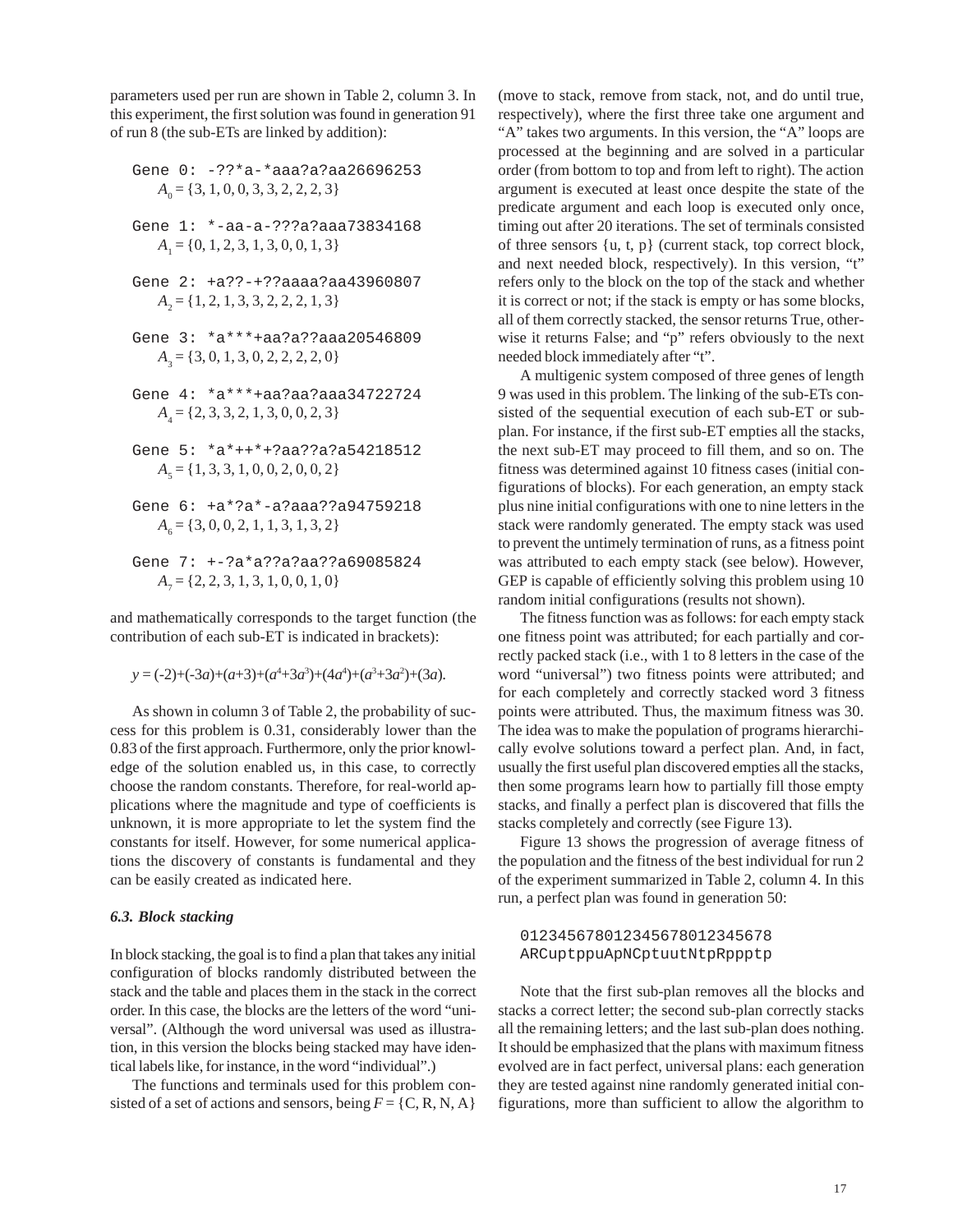

**Figure 13.** Progression of average fitness of the population and the fitness of the best individual for run 2 of the experiment summarized in Table 2, column 4 (block stacking).

generalize the problem (as shown in Figure 13, once reached, the maximum fitness is maintained). Indeed, with the fitness function and the kind of fitness cases used, all plans with maximum fitness are universal plans.

As shown in the fourth column of Table 2, the probability of success for this problem is very high (0.70) despite using nine (out of 10) random initial configurations. It is worth noting that GP uses 167 fitness cases, cleverly constructed to cover the various classes of possible initial configurations [9]. Indeed, in real-life applications it is not always possible to predict the kind of cases that would make the system discover a solution. So, algorithms capable of generalizing well in face of random fitness cases are more advantageous.

## *6.4. Evolving cellular automata rules for the density-classification problem*

Cellular automata (CA) have been studied widely as they are idealized versions of massively parallel, decentralized computing systems capable of emergent behaviors. These complex behaviors result from the simultaneous execution of simple rules at multiple local sites. In the density-classification task, a simple rule involving a small neighborhood and operating simultaneously in all the cells of a one-dimensional cellular automaton, should be capable of making the CA converge into a state of all 1s if the initial configuration

(IC) has a higher density of 1s, or into a state of all 0s if the IC has a higher density of 0s.

The ability of GAs to evolve CA rules for the densityclassification problem was intensively investigated [12-15], but the rules discovered by the GA performed poorly and were far from approaching the accuracy of the GKL rule, a human-written rule. GP was also used to evolve rules for the density-classification task [16], and a rule was discovered that surpassed the GKL rule and other human-written rules.

This section shows how GEP is successfully applied to this difficult problem. The rules evolved by GEP have accuracy levels of 82.513% and 82.55%, thus exceeding all human-written rules and the rule evolved by GP.

#### *6.4.1. The density-classification task*

The simplest CA is a wrap-around array of *N* binary-state cells, where each cell is connected to *r* neighbors from both sides. The state of each cell is updated by a defined rule. The rule is applied simultaneously in all the cells, and the process is iterated for *t* time steps.

In the most frequently studied version of this problem, *N=*149 and the neighborhood is 7 (the central cell is represented by "u"; the  $r = 3$  cells to the left are represented by "c", "b", and "a"; the  $r = 3$  cells to the right are represented by "1", "2", and "3"). Thus the size of the rule space to search for this problem is the huge number of  $2^{128}$ . Figure 14 shows a CA with  $N = 11$  and the updated state for the cellular automaton "u" upon application of a certain transition rule.

|         |  |  | c b a u 1 2 3         |  |                |  |  |
|---------|--|--|-----------------------|--|----------------|--|--|
| $t = 0$ |  |  | 0   1   0   1   1   1 |  | $\overline{0}$ |  |  |
| $t = 1$ |  |  |                       |  |                |  |  |

**Figure 14.** A one-dimensional, binary-state,  $r = 3$  cellular automaton with  $N = 11$ . The arrows represent the periodic boundary conditions. The updated state is shown only for the central cell. The symbols used to represent the neighborhood are also shown.

The task of density-classification consists of correctly determining whether ICs contain a majority of 1s or a majority of 0s, by making the system converge, respectively, to an all 1s state (black or "on" cells in a space-time diagram), and to a state of all 0s (white or "off" cells). Because the density of an IC is a function of *N* arguments, the actions of local cells with limited information and communication must be coordinated with one another to correctly classify the ICs. Indeed, to find rules that perform well is a challenge, and several algorithms were used to evolve better rules [14-17]. The best rules with performances of 86.0% (coevolution 2) and 85.1% (coevolution 1) were discovered using a coevolutionary approach between GA-evolved rules and ICs [17]. However, the aim of this section is to compare the performance of GEP with GAs and GP when applied to a difficult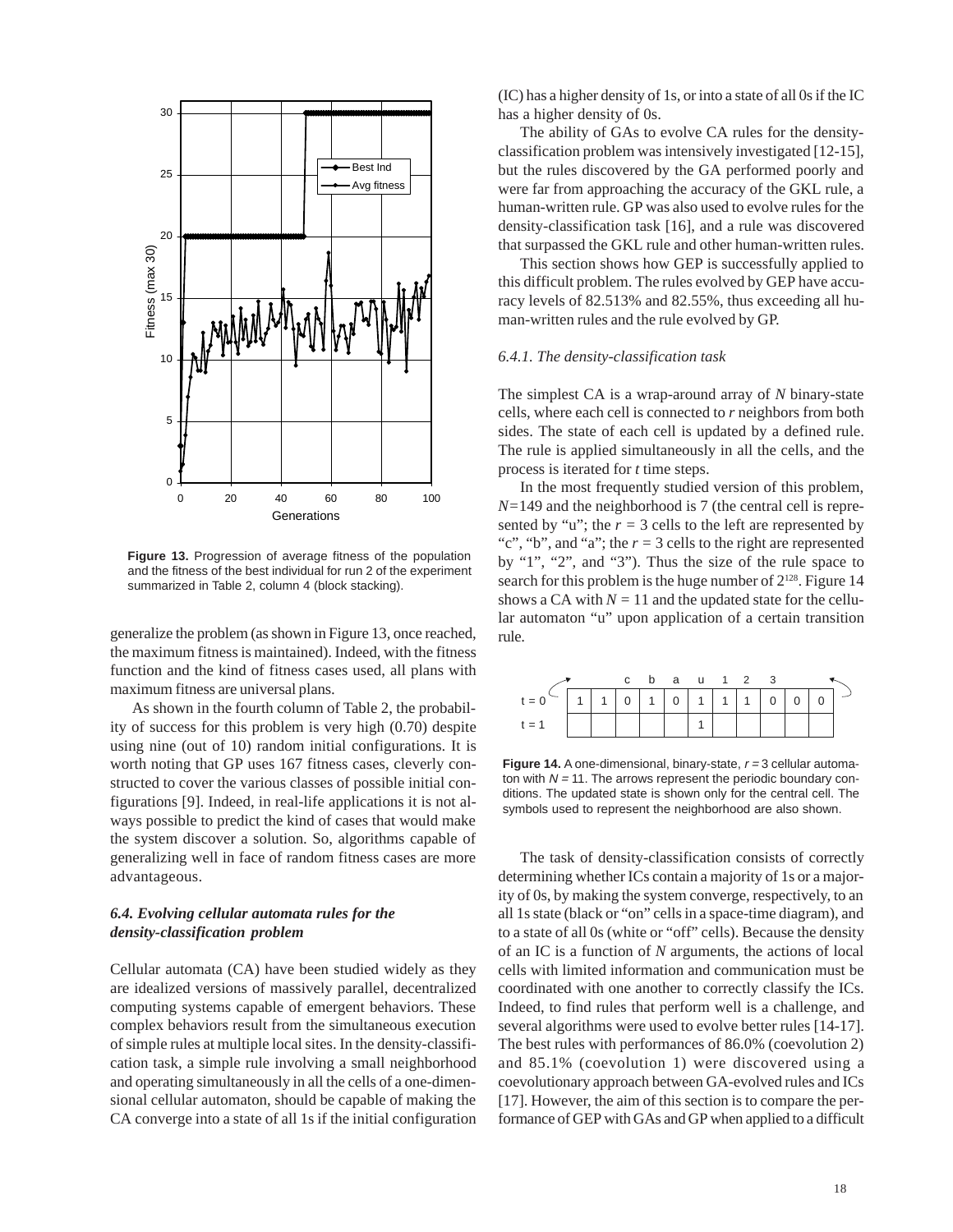problem. And, in fact, GEP does evolve better rules than the GP rule, using computational resources that are more than four orders of magnitude smaller than those used by GP.

## *6.4.2. Two gene expression programming discovered rules*

In one experiment  $F = \{A, O, N, I\}$  ("A" represents the boolean function AND, "O" represents OR, "N" represents NOT, and "I" stands for IF) and  $T = \{c, b, a, u, 1, 2, 3\}$ . The parameters used per run are shown in Table 4, column 1.

**Table 4**

Parameters for the density-classification task.

|                               | GEP.  | GEP.  |
|-------------------------------|-------|-------|
| Number of generations         | 50    | 50    |
| Population size               | 30    | 50    |
| Number of ICs                 | 25    | 100   |
| Head length                   | 17    | 4     |
| Number of genes               | 1     | 3     |
| Chromosome length             | 52    | 39    |
| Mutation rate                 | 0.038 | 0.051 |
| 1-Point recombination rate    | 0.5   | 0.7   |
| IS transposition rate         | 0.2   |       |
| IS elements length            | 1,2,3 |       |
| <b>RIS</b> transposition rate | 0.1   |       |
| RIS elements length           | 1,2,3 |       |

The fitness was evaluated against a set of 25 unbiased ICs (i.e., ICs with equal probability of having a 1 or a 0 at each cell). In this case, the fitness is a function of the number of ICs *i* for which the system stabilizes correctly to a configuration of all 0s or 1s after 2x*N* time steps, and it was designed in order to privilege individuals capable of correctly classifying ICs both with a majority of 1s and 0s. Thus, if the system converged, in all cases, indiscriminately to a configuration of 1s or 0s, only one fitness point was attributed. If, in some cases, the system correctly converged either to a configuration of 0s or  $1s, f = 2$ . In addition, rules converging to an alternated pattern of all 1s and all 0s were eliminated, as they are easily discovered and invade the populations impeding the discovery of good rules. And finally, when an individual program could correctly classify ICs both with majorities of 1s and 0s, a bonus equal to the number of ICs *C* was added to the number of correctly classified ICs, being in this case  $f = i + C$ . For instance, if a program correctly classified two ICs, one with a majority of 1s and another with a majority of 0s, it receives 2+25=27 fitness points.

In this experiment a total of 7 runs were made. In generation 27 of run 5, an individual evolved with fitness 44:

0123456789012345678901234567890123456789012345678901 OAIIAucONObAbIANIb1u23u3a12aacb3bc21aa2baabc3bccuc13

Note that the ORF ends at position 28. This program has an accuracy of 0.82513 tested over 100,000 unbiased ICs in a 149x298 lattice, thus better than the 0.824 of the GP rule tested in a 149x320 lattice [16, 17]. The rule table of this rule  $(GEP<sub>1</sub>)$  is shown in Table 5. Figure 15 shows three space-time diagrams for this new rule.

As a comparison, GP used populations of 51,200 individuals and 1000 ICs for 51 generations [16], thus a total of  $51,200 \cdot 1,000 \cdot 51 = 2,611,200,000$  fitness evaluations were made, whereas GEP only made  $30 \cdot 25 \cdot 50 = 37,500$  fitness evaluations. Therefore, in this problem, GEP outperforms GP by more than four orders of magnitude (69,632 times).

In another experiment a rule slightly better than  $\text{GEP}_{1}$ , with an accuracy of 0.8255, was obtained. Again, its performance was determined over 100,000 unbiased ICs in a 149x298 lattice. In this case  $F = \{I, M\}$  ("I" stands for IF, and "M" represents the majority function with three arguments), and *T* was obviously the same. In this case, a total of 100 unbiased ICs and three-genic chromosomes with sub-ETs linked by IF were used. The parameters used per run are shown in the second column of Table 4.

The fitness function was slightly modified by introducing a ranking system, where individuals capable of correctly classifying between 2 and 3/4 of the ICs receive one bonus equal to *C*; if between 3/4 and 17/20 of the ICs are correctly classified two bonus *C*; and if more than 17/20 of the ICs are correctly classified three bonus *C*. Also, in this experiment, individuals capable of correctly classifying only one kind of situation, although not indiscriminately, were differentiated and had a fitness equal to *i*.

**Table 5**

Description of the two new rules (GEP<sub>1</sub> and GEP<sub>2</sub>) discovered using GEP for the density-classification problem. The GP rule is also shown. The output bits are given in lexicographic order starting with 0000000 and finishing with 1111111.

| GEP.             | 00010001 00000000 01010101 00000000 00010001 00001111 01010101 00001111 |  |  |  |
|------------------|-------------------------------------------------------------------------|--|--|--|
| GEP <sub>2</sub> |                                                                         |  |  |  |
| GP rule          |                                                                         |  |  |  |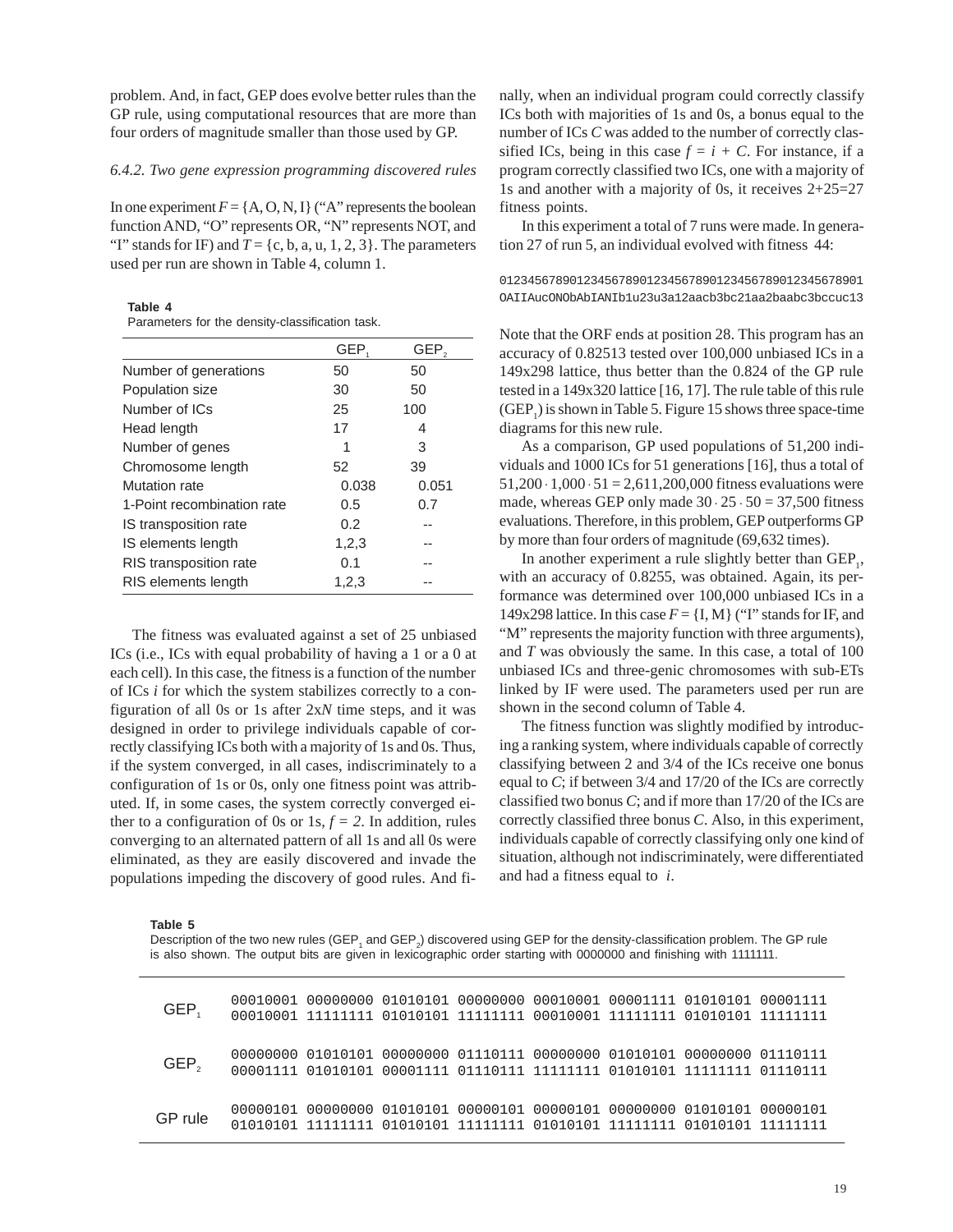

**Figure 15.** Three space-time diagrams describing the evolution of CA states for the GEP<sub>1</sub> rule. The number of 1s in the IC ( $\rho_o$ ) is shown above each diagram. In **(a)** and **(b)** the CA correctly converged to a uniform pattern; in **(c)** it converged wrongly to a uniform pattern.

By generation 43 of run 10, an individual evolved with fitness 393:

 012345678901201234567890120123456789012 MIuua1113b21cMIM3au3b2233bM1MIacc1cb1aa

Its rule table is shown in Table 5. Figure 16 shows three space-time diagrams for this new rule  $(GEP_2)$ . Again, in this case the comparison with GP shows that GEP outperforms GP by a factor of 10,444.

#### *6.5. Boolean concept learning*

The GP rule and the 11-multiplexer are, respectively, boolean functions of seven and 11 activities. Whereas the solution for the 11-multiplexer is a well-known boolean function, the solution of the GP rule is practically unknown, as the program evolved by GP [16] is so complicated that it is impossible to know what the program really does.

This section shows how GEP can be efficiently applied to evolve boolean expressions of several arguments. Furthermore, the structural organization of the chromosomes used to evolve solutions for the 11-multiplexer is an example



**Figure 16.** Three space-time diagrams describing the evolution of CA states for the GEP<sub>2</sub> rule. The number of 1s in the IC ( $\rho_o$ ) is shown above each diagram. In **(a)** and **(b)** the CA converges, respectively, to the correct configuration of all 0s and all 1s; in **(c)** the CA could not converge to a uniform pattern.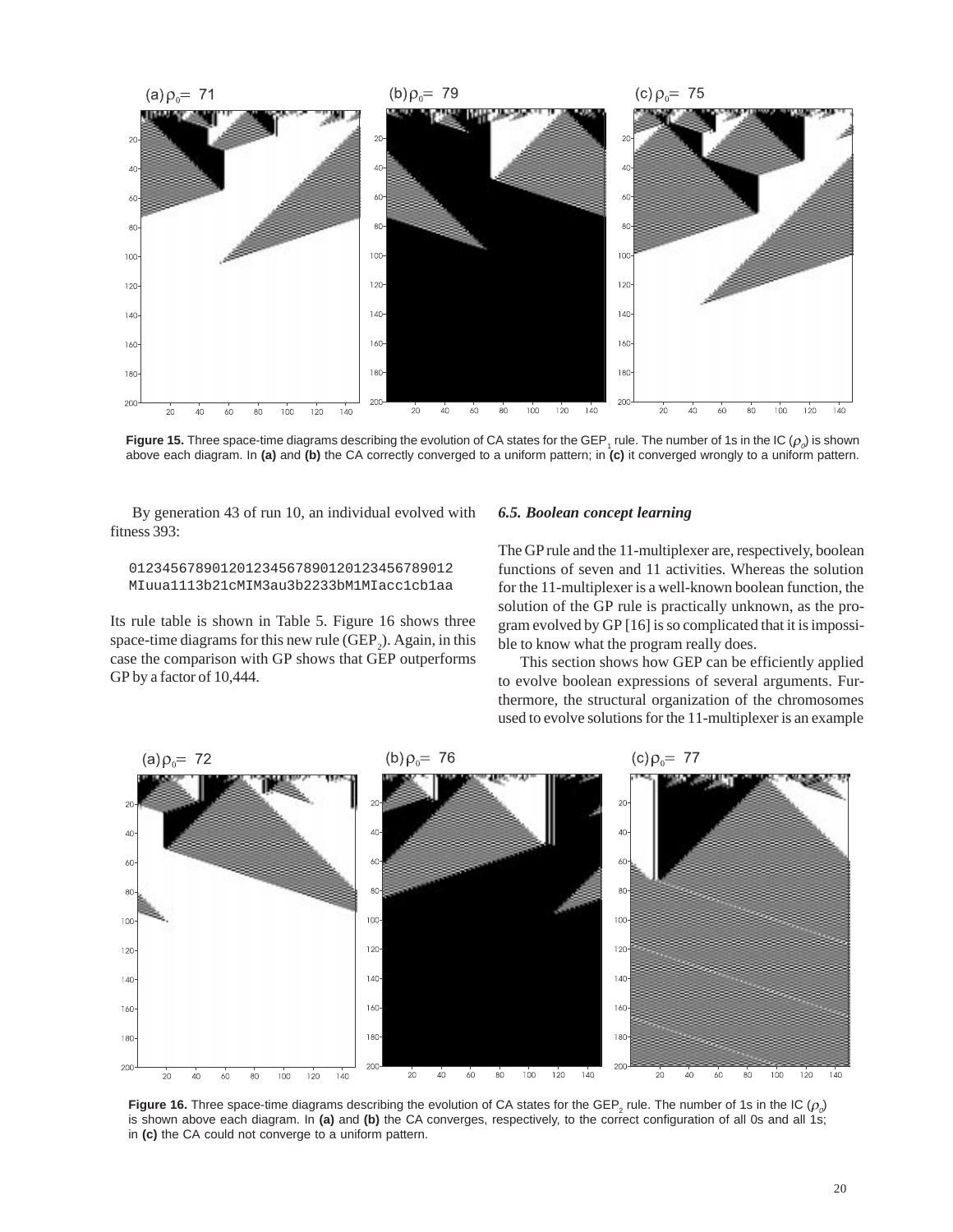of a very simple organization that can be used to efficiently solve certain problems. For example, this organization (oneelement genes linked by IF) was successfully used to evolve CA rules for the density-classification problem, discovering better rules than the GKL rule (results not shown).

#### *6.5.1. The genetic programming rule problem*

For this problem  $F = \{N, A, O, X, D, R, I, M\}$  (representing, respectively: NOT, AND, OR, XOR, NAND, NOR, IF, and Majority, the first being a function of one argument, the second through fifth are functions of two arguments, and the last two are functions of three arguments), and  $T = \{c, b, a, u, c\}$ 1, 2, 3}. The rule table  $(2<sup>7</sup>=128$  fitness cases) is shown in Table 5 and the fitness was evaluated by equation (4.2). Thus,  $f_{\text{max}} = 128.$ 

Three different solutions were discovered in one experiment:

MA3OOAMOAuOMRa1cc3cubcc2cu11ba2aacb331ua122uu1 X3RRMIMODIAIAAI3cauuc313bub2uc33ca12u233c22bcb MMOIOcXOMa3AXAu3cc112ucbb3331uac3cu3auubuu2ab1

Careful analysis of these programs shows that the GP rule is, like the GKL rule, a function of five arguments: c, a, u, 1, and 3.

#### *6.5.2. The 11-multiplexer problem*

The task of the 11-bit boolean multiplexer is to decode a 3-bit binary address (000, 001, 010, 011, 100, 101, 110, 111) and return the value of the corresponding data register  $(d_0, d_1, d_2,$  $d_3, d_4, d_5, d_6, d_7$ ). Thus, the boolean 11-multiplexer is a function of 11 arguments: three,  $a_0$  to  $a_2$ , determine the address, and eight,  $d_0$  to  $d_7$ , determine the answer. As GEP uses single-character chromosomes, *T* = {a, b, c, 1, 2, 3, 4, 5, 6, 7, 8} which correspond, respectively, to  $\{a_0, a_1, a_2, d_0, d_1, d_2, d_3, d_4,$  $d_5, d_6, d_7$  }.

There are  $2^{11} = 2048$  possible combinations for the 11 arguments of the boolean 11-multiplexer function. For this problem a random sampling of the 2048 combinations was used each generation as the fitness cases for evaluating fitness. The fitness cases were assembled by address, and for each address a sub-set of 20 random combinations was used each generation. Therefore, a total of 160 random fitness cases were used each generation as the adaptation environment. In this case, the fitness of a program is the number of fitness cases for which the boolean value returned is correct, plus a bonus of 180 fitness points for each sub-set of combinations solved correctly as a whole. Therefore, a total of 200 fitness points was attributed for each correctly decoded address, being the maximum fitness 1600. The idea was to make the algorithm decode one address at a time. And, in fact, the individuals learn to decode first one address, then another, until the last one (see Figure 17).

To solve this problem, multigenic chromosomes composed of 27 genes were used, each gene consisting of only one terminal. Thus, no functions were used to generate the



**Figure 17.** Progression of average fitness of the population and the fitness of the best individual for run 1 of the experiment summarized in Table 2, column 5 (11-multiplexer).

chromosomes, although the sub-ETs were posttranslationally linked by IF.

The parameters used per run are shown in Table 2, column 5. The first correct solution in this experiment was found in generation 390 of run 1 (the characters are linked 3 by 3, forming an ET with depth 4, composed of 40 nodes, the first 14 nodes being IFs, and the remaining nodes, the chromosome characters; see K-expression (3.12) and Figure 5):

3652bb5bbba4c87c43bcca62a51

which is a universal solution for the 11-multiplexer. Figure 17 shows the progression of average fitness of the population and the fitness of the best individual for run 1 of the experiment summarized in Table 2, column 5.

As shown in the fifth column of Table 2, GEP solves the 11-multiplexer with a success rate of 0.57. It is worth noting that GP could not solve the 11-multiplexer with a population size 500 for 51 generations [18], and could only solve it using 4,000 individuals [9].

# **7. Conclusions**

The details of implementation of gene expression programming were thoroughly explained allowing other researchers to implement this new algorithm. Furthermore, the problems chosen to illustrate the functioning of GEP show that the new paradigm can be used to solve several problems from